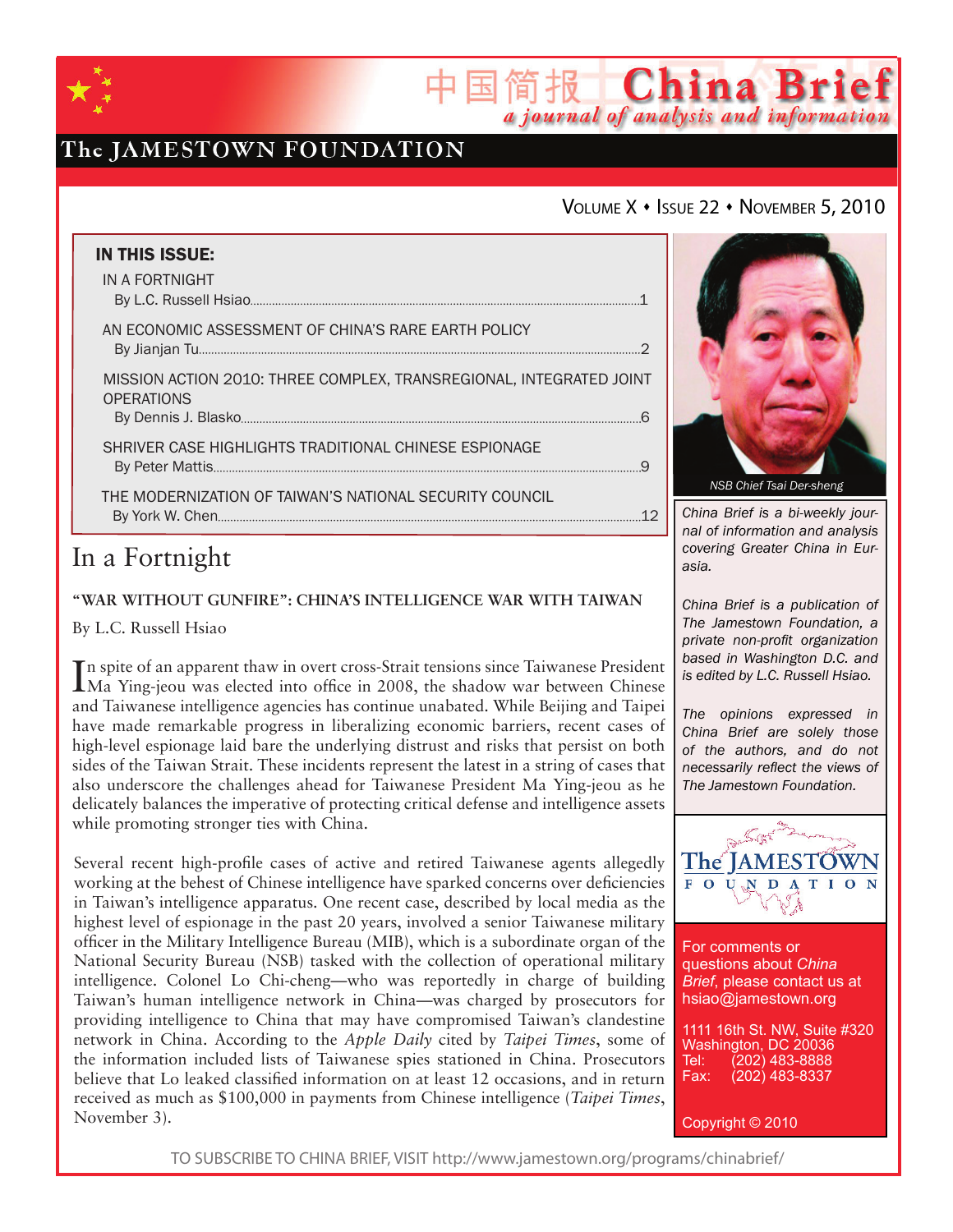Military prosecutors believe Colonel Lo collaborated with Lo Pin, a China-based Taiwanese businessman, to collect military intelligence for China. According to prosecutors, Lo Pin was recruited by the MIB in 2004 to operate undercover in China as a Taiwanese businessman. According to one account, Lo Pin was "flipped" after being caught and tortured by Chinese security agents (*Taipei Times*, November 3).

In an effort to calm concerns about the potential intelligence fallout from Colonel Lo's leaks, Taiwan's Defense Ministry spokesman Major General Yu Sy-tue said during a regular press briefing: "The leak will have limited influence on the operations of the Military Intelligence Bureau" (*China*  Post, November 3). More importantly, however, this case highlights an endemic problem within the MIB, in particular its recruitment practices. According to some experts, the Taiwanese intelligence community has suffered from bureaucratic interference and high turnovers in staff, which prompted the bureau to rely more on businessmen and students as assets. Such measures have serious consequences for the quality of information (*Los Angeles Times*, May 3, 2008). Indeed, as recent cases clearly demonstrate, these assets are increasingly seen as liabilities for Taiwanese intelligence. Its assets are becoming more susceptible to being compromised and becoming double agents.

These recent arrests follow another case in February this year, in which Taiwanese prosecutors detained two retired military intelligence agents for spying for China. According to Taiwan's *Apple Daily*, one of the suspects, Chang Chuan-chen, went to live in China after he retired from the MIB in 2006, but continued to work for the bureau on the mainland. Chang's accomplice, Tseng Nen-duen, also worked in the MIB and joined Chang after retirement (eTaiwannews*,* February 3).

Tseng's and Chang's arrests reportedly prompted a highranking official in the MIB to issue a memo warning retired agents to "never go to China." According to Chang Kan-ping, "China still actively uses various channels and methods to collect information from us ... Some of our work partners were questioned, arrested or detained when going to China" (eTaiwannews*,* February 3).

During a recent session in the Legislative Yuan (Taiwan's parliament), Premier Wu Den-yih admitted that Taiwan and China are still engaged in a "war without gunfire" despite warming ties between the two sides. "National security must be protected in light of such threats to information and intelligence data," Wu said (Central News Agency [Taiwan], November 2; *China Post*, November 3).

## ChinaBrief Volume X · Issue 22 · November 5, 2010

While catching spies in the Taiwan Strait is hardly a one-way street—a Chinese People's Liberation Army (PLA) officer was executed in September 2008 after a Chinese military court found him guilty of selling classified documents to Taiwan (Kyodo News, September 8, 2008)—President Ma, at the outset of his administration, took unilateral steps in calling a truce in this murky war. In early 2009, Taiwan's National Security Council (NSC), which serves as the president's principal arm for coordinating national security and foreign policy matters among various government agencies, reportedly ordered the NSB to cease the recruitment of agents to work inside China (*Liberty Times*, February 13, 2009). Thus, the revelation of these spy cases may be seen as a slap in the face for the Ma administration, which took pains to ease tensions with Beijing as front and center of its foreign policy agenda.

These incidents highlight a growing problem with the internal control mechanism of Taiwan's intelligence services, and may even reflect a crisis of loyalty among intelligence officials. Indeed, in response to growing concerns about low morale in the intelligence ranks, the National Security Bureau (NSB) is reportedly planning to introduce an award system (*Taipei Times*, November 1).

In the final analysis, as China and Taiwan continue to dismantle the cross-Strait firewall with greater economic and people-to-people interaction across the Taiwan Strait, it will increasingly be easier for Chinese intelligence services to recruit spies to gather information in Taiwan. These recent cases underscore the fact that intelligence organizations on both sides of the Strait have been exploiting the opening up of exchanges that has taken place in the past. Yet, as the center of economic and political gravity in the Taiwan Strait shifts toward China, Beijing appears to be gaining the upper hand in this "war without gunfire."

*L.C. Russell Hsiao is the Editor of* China Brief *at The Jamestown Foundation.*

**\*\*\***

# An Economic Assessment of China's Rare Earth Policy

By JianJun Tu

The term rare earths (RE) apply to a group of 17 chemically similar metal elements that include scandium, yttrium and the fifteen lanthanides. RE elements are considered strategically important commodities that are used to manufacture defense and commercial high value-added applications, especially green technology. Rare earths were traded freely and at a discounted price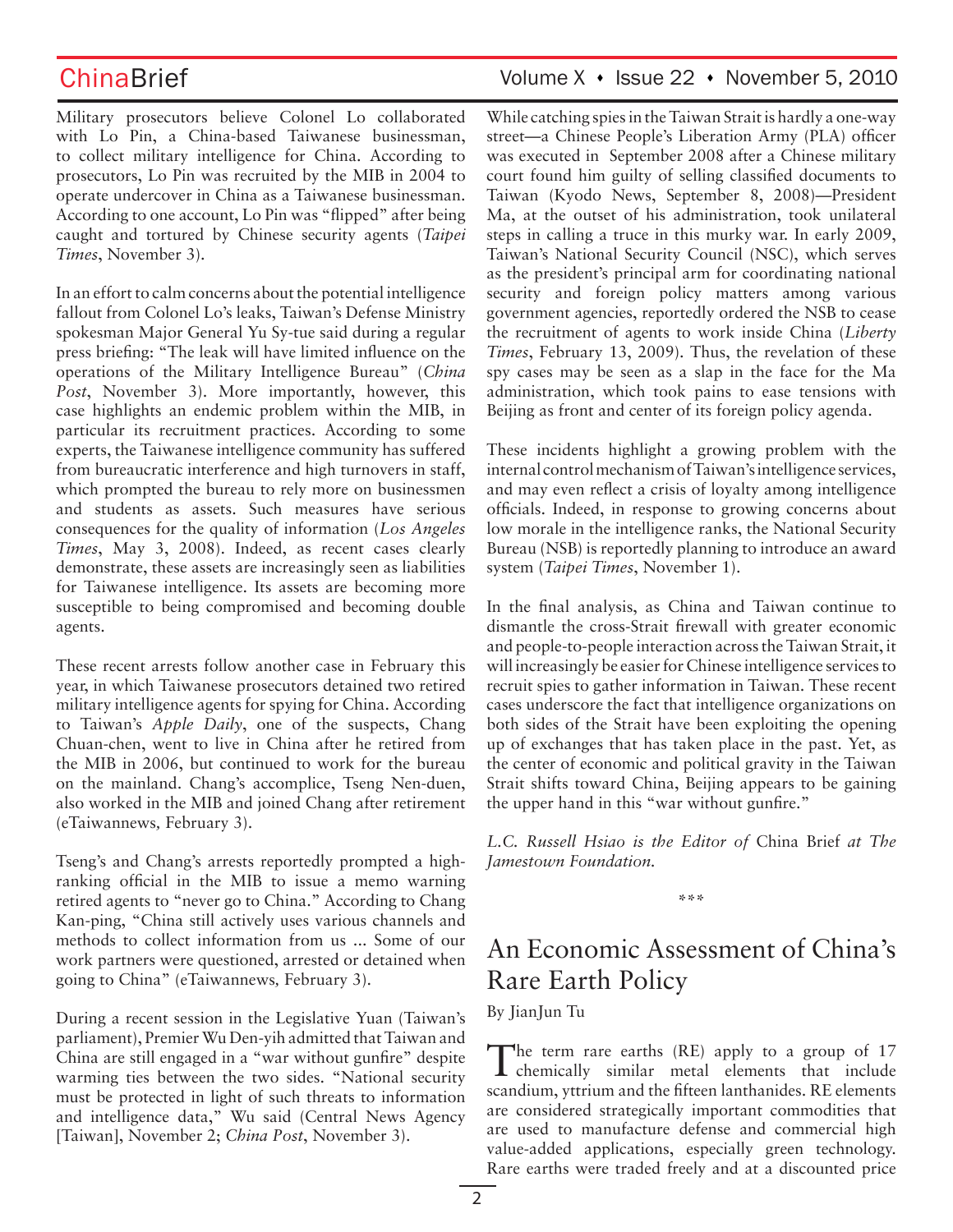on the global market before the mid-2000s. Since 2005, however, China—the world's leading RE producer gradually tightened export restrictions on rare earth oxide (REO). In late September, Chinese exports of REs to Japan were reportedly halted due to a dispute over maritime boundaries in the East China Sea, which underscored an unprecedented risk in the global RE supply chain. Most consuming countries were caught unprepared by this RE supply crisis. Indeed, China's annual REO output at 129,405 tons in 2009 represents 97 percent of world total, and the technological complexity, resource availability and capital intensity of RE separation and processing make the diversification of supply away from China implausible in the near term.

Drivers Underlying China's Ascendance

China's dominance in the RE supply chain is directly related to Beijing's consistent and long term planning, which dates back to as early as the 1950s. Nevertheless, the Chinese RE industry did not take off until Xu Guangxian (also known as "The Father of Chinese Rare Earths Chemistry") developed the Theory of Countercurrent Extraction—which is applicable for the separation of a mixture with more than ten components such as rare earths—in the 1970s. Since then, China's REO output has increased rapidly from slightly over 1,000 tons in 1978 to 11,860 tons in 1986, which marks the year when a production spike at the giant Bayan-obo mine first propelled China past the United States as the world's leading producer of REO. Meanwhile, Beijing has continuously invested heavily in technological innovations through key national R&D programs, such as the 863 and 973 projects, in order

Figure 1: Chinese Rare Earth Industry in the International CONTEXT<sup>[1]</sup>

## ChinaBrief Volume X • Issue 22 • November 5, 2010

to gain a decisive advantage in the rare earth supply chain including mining, separation, refining, forming and manufacturing [2]. Not coincidentally, after the late Chinese patriarch Deng Xiaoping famously stated, "the Middle East has oil, and China has rare earths" in 1992, China has not only remained the world's largest REO producer, but has also successfully moved its manufacturers up the supply chain. Since 1990, domestic consumption of REO for high value-added product manufacturing in China has increased at 13 percent annually, reaching 73,000 tons in 2009 [3].

The significant cost advantage for Chinese producers, which has crushed almost all overseas competitors, is not only driven by low labor costs, but also unintentionally reinforced by Beijing's policy failures in regulating the resource extraction sector as a whole, and the RE industry in particular. To keep pace with its booming economy, Beijing promulgated the so-called "Let Water Flow Rapidly" (*You Shui Kuai Liu*) policy in 1981 to stimulate no holds-barred mining developments to meet a rapid spike in resource demand without appropriate considerations of environmental protection, safety and sector consolidation. The lack of entrance standards and patent enforcement led to a proliferation of small scale and technologically backward mines and separation plants. By 2008, more than 100 enterprises held 123 RE mining permits in China, and China's combined REO production capacity had exceeded 200 kt/annum, which is significantly higher than the global demand at 134 kt (*Nanfang Metropolis News*, September 8). Widespread and chronic illegal mining operations further aggravated the situation. In 2008, the reported REO output in the southern province of Guangdong was only 2,553 tons, but an investigation

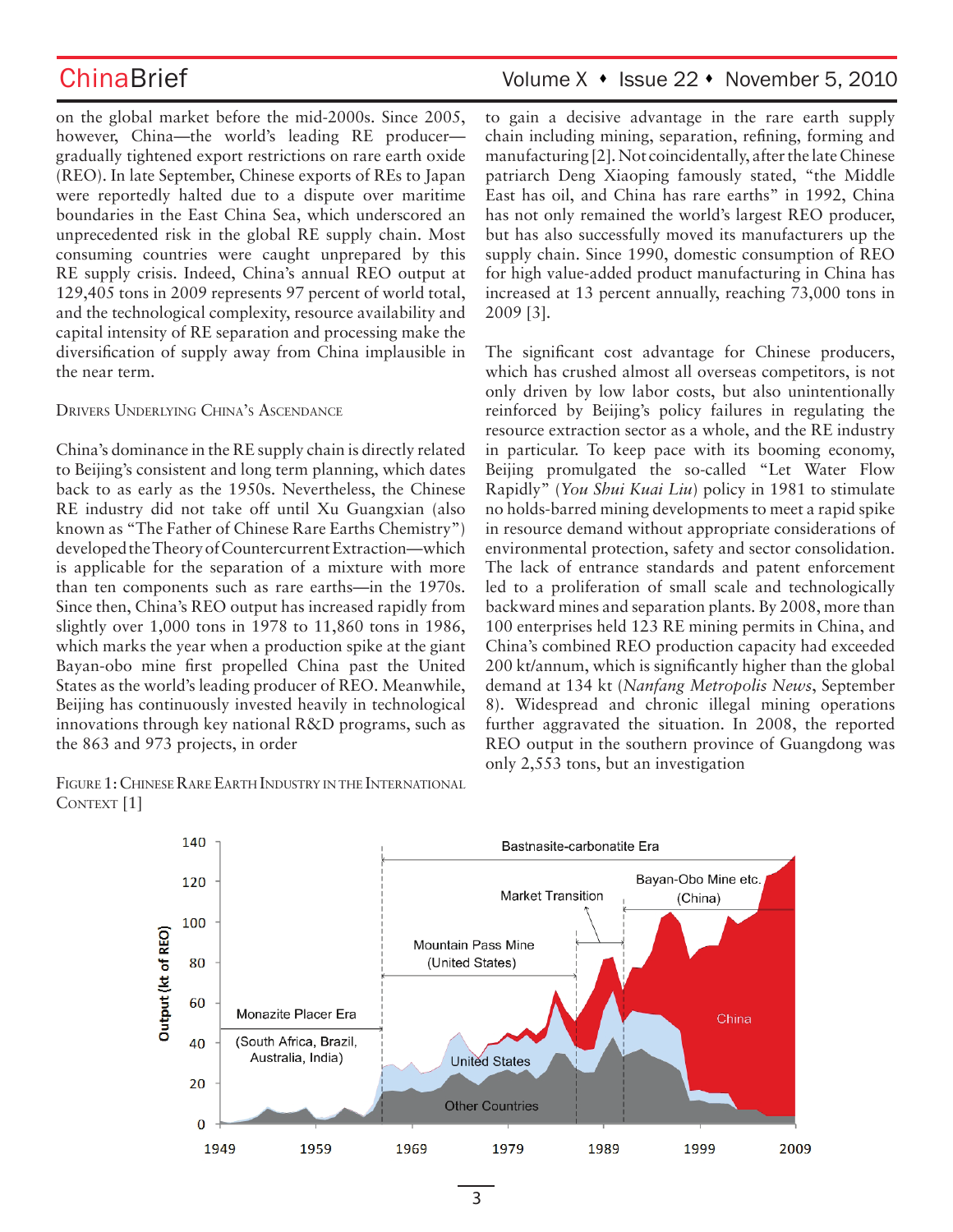by the Ministry of Industry and Information Technology (MIIT) indicated that the actual output level was 25 to 30 kt [4]. While REO output was seriously underreported, overcapacity in China was becoming a detrimental factor that eventually destabilized the global RE market. Not surprisingly, hundreds of Chinese RE exporters competed furiously with each other in the export market, leading to more than a 60 percent drop on the average REO price between 1992 and 2006 [5].

The Chinese RE industry could not have attained its current monopoly status without, in part, the strategic miscalculation of the United States and the vulnerability of Japan due to the latter's absence of upstream RE resource endowment. Through the 1960s until the 1980s, the Mountain Pass mine in California was the leading RE producer in the world. Burdened with both the cutthroat price competition from Chinese exporters and California's stringent environmental laws, Mountain Pass ceased operations without state intervention in the early 2000s. Moreover, since 1990, a significant portion of manufacturing operations employing REs in the United States has been sent offshore to Asia. Not surprisingly, the United States is losing its longstanding leadership in many areas of RE technology [6]. In comparison, as the leading economy in use of REs for advanced electronics and green techniques, Japan has bided its time by building an unspecified amount of RE stockpiles. Nevertheless, Japan's absence of domestic resources precluded supply diversification as a viable economic option during the era of cheap Chinese RE exports.

### Strategic Considerations and Implications

Relying on upstream RE resources to gain access to advanced techniques and encourage high value-added downstream operations has long been a national policy in China that dates back to as early as the 1970s. After China gained decisive advantage in the RE supply chain, Beijing's restrictions on REO production and exports in recent years have been primarily motivated by the strong political desire for resource conservation. Though China's proven RE reserves of 52 Mt represents 45 percent of world total, these valuable resource endowments are not evenly distributed. The majority of China's proven RE reserves, including Bayan-obo mine in Inner Mongolia (with proven reserves at 43.5 Mt), Liangshan mine in Sichuan (1.5 Mt) and Weishan mine in Shandong (4.0 Mt), contain only light REs. In comparison, while most of the global supply of heavy REs (e.g. yttrium) originates in the "ion adsorption clay" ores of Southern China, the proven reserves of heavy REs in the 7 Southern Chinese provinces are a mere 1.5 Mt [7]. Since heavy REs are considered more strategically valuable, significant efforts have been made

## ChinaBrief Volume X • Issue 22 • November 5, 2010

by Beijing in recent years to crack down rampant illegal mining in Southern China. Though the United States may regret the closure of Mountain Pass in the early 2000s, the Chinese decision makers and academia actually perceive the above event from a different angle: the United States holds valuable resources as strategic stockpiles by taking advantage of cheap and environmentally destructive REs from China (*China Daily*, October 26).

Beijing has been wary of the stockpiling of REs outside China. Though a senior Japanese official stated that Japan's stockpile of REs could dry up by next March or April without fresh imports from China, a claim that has been widely quoted by the Chinese media is that Japan actually only consumed one third of its RE imports in the past and thus has successfully built up strategic stockpiles which can last the country for 20 to 50 years (Beijing Business Today, October 28; The Sydney Morning Herald, October 22; *Wen Wei Po*, October 10). As Beijing well understands the negative impacts of overseas stockpiles on the strength of its RE industry, it has sharply lowered its annual REO export quote from 65,609 tons in 2005 to 30,258 tons in 2010 [8]. According to the revised "2009 to 2015 Development Plan of the Rare Earth Industry" prepared by the MIIT, the annual REO export level from China will be restricted below 35 kt between 2009 and 2015. In addition, China will only produce 130 to 150 kt of REO annually (21st Century Business Herald, August 15; Financial Times, October 24). If the aforementioned targets can be strictly enforced, the existing stockpiles outside China are expected to be exhausted over time, which will further strengthen China's competitiveness.

Contrary to the backfiring theory claimed by some observers (Reuters, October 28; China Economic Review, September 28), the lack of overseas RE producers does not necessarily serve Beijing's strategic interests. Of all the 16 naturally occurring RE elements at commercial scale (there are no stable or long-lived isotopes of promethium), the cost competitiveness of the Chinese RE industry is unlikely to be undermined by any potential competitor in the near future. According to data from Shanghai Metal Market online, prices of neodymium oxide and dysprosium oxide have increased by 80 percent and 125 percent between January and September 6. Nevertheless, Xu Guangxian still expressed dissatisfaction with these terms. During an interview given to a Chinese-magazine, Xu said, "production costs by overseas producers are 400 percent higher than China's REO export prices. As a result, market prices of REO should increase by at least 400 percent. Because of resource scarcity, price of dysprosium oxide should show a tenfold growth in the future" (Talents, September 30).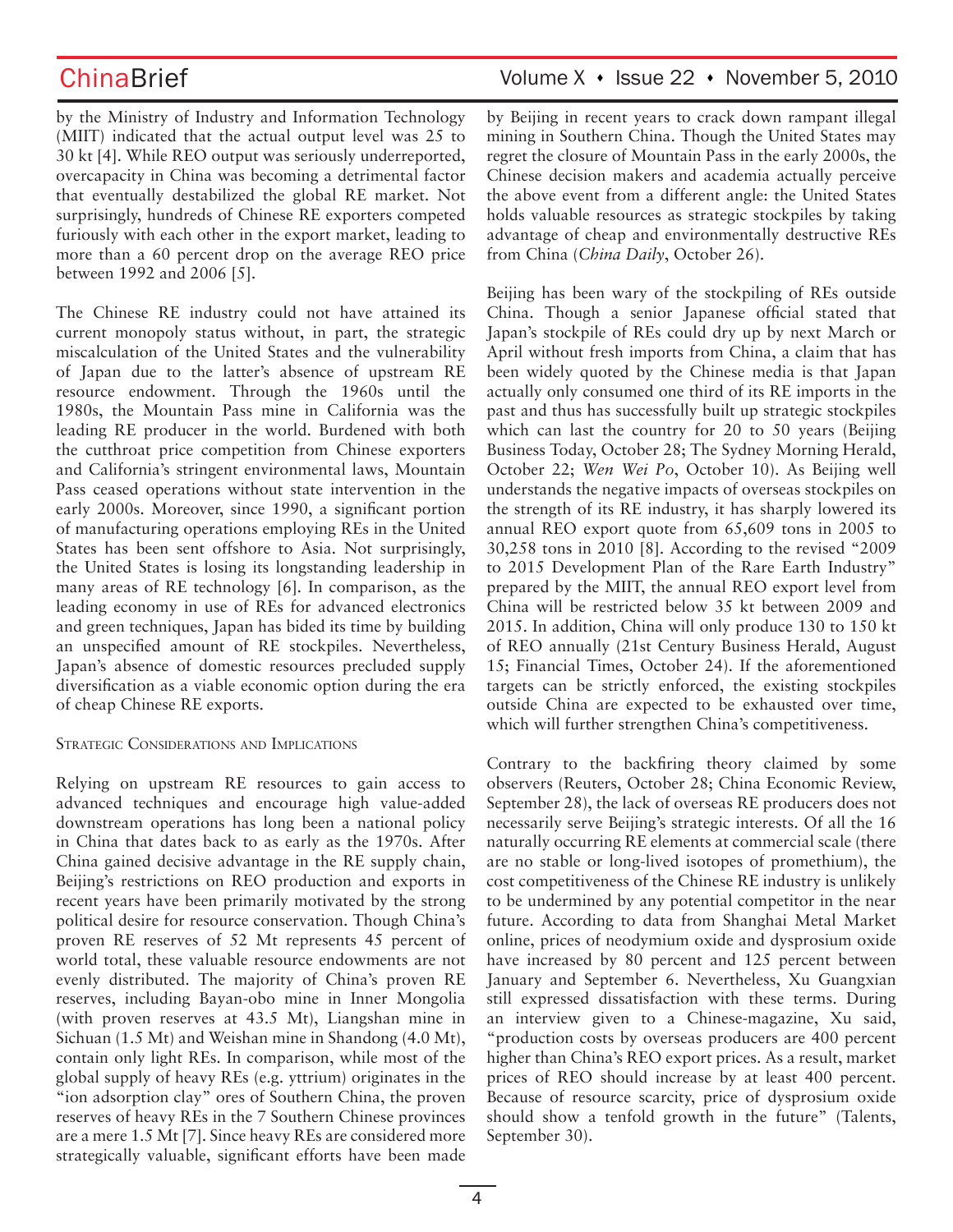Numerous large RE deposits exist outside China, and the long-term sustainability of the Chinese monopoly is questionable at best. Nevertheless, the global diversification of supply away from China may not improve the current situation as expected. Following the recent Chinese RE embargo, Toyota responded quickly with a plan to team up with Sojitz and the Vietnamese government to mine REs at Dong Pao (5 kt/annum). Sumitomo, the Japanese trading house, has struck a deal with Kazatomprom, Kazakhstan's state nuclear power company, in a bid to secure supplies of RE metals (3 kt/annum). Moreover, Japan has reached an agreement with Mongolia to promote development of RE projects. Similarly, RE development has been initiated by Molycorp at Mountain Pass (10-20 kt/annum), Lynas at Mount Weld (10-20 kt/annum), Afrafura Resources at Nolans (10 kt/annum), Avalon Rare Metals at Nechalacho (5 kt/annum), Great Western Minerals Group at Hoidas Lake (3-5 kt/annum), Rare Element Resources at Bear Lodge (13.6 Mt of REO resources), Greenland Minerals and Energy at Kvanefjeld (4.91 Mt of REO resources) and Neo and Mitsubishi at Pitinga (xenotime concentrate from Tin tailings) [9]. Yet, few questioned whether consuming countries such as Japan or companies like Toyota are willing to share such valuable resources with their economic competitors. Moreover, some RE elements are just too scarce to be completely subject to free trade. For instance, outputs of both metal dysprosium and terbium in China are below 40 tons per year [10]. While Beijing started to guard such scarce resources carefully, any new entrant is likely to follow suit. As a result, even if sizable RE production capacity is materialized outside China in the future, free trade of all REs without restriction is still unlikely. To make the matter worse, given China's decisive cost advantage, Beijing could easily exert control on RE pricing to squeeze out new competitors in the future.

The dominance of the Chinese RE industry may seem formidable, but Beijing's control of this industry is actually not as tight as many outside observers believe. The Chinese adage applies: There exist too many places in China where "the mountains are high, and the emperor in Beijing is far away." Based on REO supply and demand balances in China and the outside world, the author estimates that about 20 to 40 kt of REO have been either smuggled outside China or held at unknown stockpiles on an annual basis in recent years [11]. With spiking prices of REs in the international market, the economic incentives of RE smuggling become even more difficult to resist for those with access to RE resources within China. Finally, while Beijing plans to drastically consolidate its RE industry and reduce the number of RE separation plants from around 100 to 20 by 2015, the local governments are battling furiously for the control of their indigenous resources.

## ChinaBrief Volume X • Issue 22 • November 5, 2010

The ascendance of the Chinese RE supply chain is the outgrowth of Beijing's long-term planning, the invisible hand of the free market and, as this paper has shown, strategic miscalculation made by the U.S. government. Though sizable RE production capacity may be developed outside China, Beijing is expected to remain the leading producer with the formidable power to squeeze out any new competitor, thus China is able to continuously reserve the right to use REs as a political bargaining chip in the years to come—in spite of what its leaders claim (Xinhua News Agency, October 28). Nevertheless, Beijing's current RE policy will not only face challenges from the international community, but it will also need to overcome the autonomous and often chaotic nature of the Chinese economy and the conflict of interests between the central and local governments. Even so, given the strategic importance of RE resources, new overseas entrants may soon follow suit with behavior similar to China's. As a result, the era of cheap Chinese rare earths may be forever gone.

*Kevin JianJun Tu (jjtu@mkja.ca) is a Vancouver-based senior energy and environmental consultant, and a research associate at the Canadian Industrial Energy End-Use Data and Analysis Centre. The views expressed herein are his own and do not necessarily represent the views of any organization with which he is affiliated.* 

### **NOTES**

1. USGS / Rare Earth Information (various issues) / Nonferrous Mining and Metallurgy, vol. 1996(4) / Economic Analysis of Metallurgy, vol.1989(4) / and etc.

2. Cindy Hurst, China's Rare Earth Elements Industry: What Can the West Learn? IAGS: Fort Leavenworth (2010).

3. Song and Hong, Status and Forecast of the Chinese Rare Earth Industry. Rare Earth Information, vol.2010(1) (2010); Industrial Source.

4. R. Li, Dilemma of Rare Earth Resource Consolidation. China Metal Bulletin, vol.2010(8) (2010).

5. Price data from USGS.

6. Fifarek and et al., Offshoring Technology Innovation: A Case Study of Rare-earth Technology. Journal of Operations Management, vol. 2008(26) (2008).

7. Hutai United Securities, Summary on the Field Trip to Investigate the Rare Earth Industry in Jiangxi (2010).

8. Source: Ministry of Commerce, Ministry of Land and Resources.

9. Rising Securities, Beauty of Rear Earths: Rationally Understand the Sector Development (2010); Japan Today, October 3 and 23; http://www.ggg.gl and http://www. rareelementresources.com.

10. Industrial source.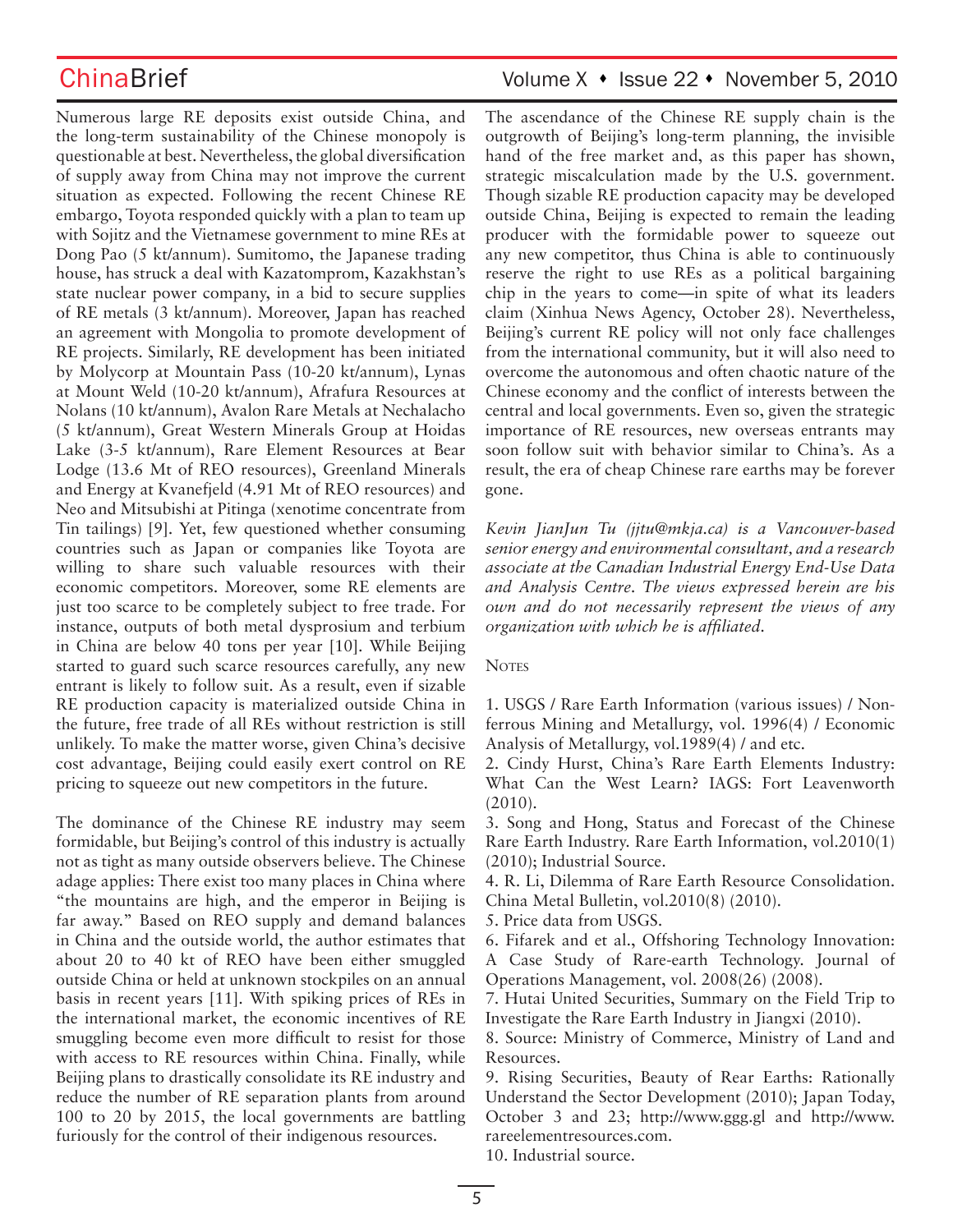ChinaBrief Volume X · Issue 22 · November 5, 2010

11. USGS / Rare Earth Information (various issues); and etc.

\*\*\*

# Mission Action 2010: Three Complex, Transregional, Integrated Joint Operations

### By Dennis J. Blasko

On October 9, the Chinese media announced the start of a multi-region, joint air-land exercise called Mission Action 2010 (*shiming xingdong* 2010). People's Liberation Army (PLA) ground force units from three of the seven Military Regions (MR) were deployed by road, rail and air across MR boundaries to training areas in distant locations. Air Force units, reserve, militia and civilian forces provided support. In total, about 30,000 personnel were committed to the exercise. The focus of these maneuvers was on the campaign (operational) level of war with group army headquarters responsible for command and control while responding to direction from MR headquarters with oversight by the General Staff Department. The exercise highlighted "informationized operations," especially in command, control, communications, computers, intelligence, surveillance and reconnaissance (C4ISR).

The exercise was divided into three increments:

1) *Mission Action 2010A* in which the 27<sup>th</sup> Group Army's 188th Mechanized Infantry Brigade deployed from the Zhurihe Combined Arms Training Base (CATB) in the Beijing MR to the Taonan CATB in Shenyang MR;

2) *Mission Action 2010B* where the 47<sup>th</sup> Group Army's 139th Mechanized Infantry Brigade deployed from the Qingtongxia CATB in the Lanzhou MR to the Xichang CATB in Chengdu MR; and

3) *Mission Action 2010C* in which the 13<sup>th</sup> Group Army's 149th Division deployed from the Chengdu MR to the Qingtongxia CATB [1].

Along with the three group army headquarters, elements of Army Aviation units (helicopters), special operations force (SOF) units, communications, engineer, and logistics units supported operations of the main maneuver units. In one case, a conventional Second Artillery missile unit also provided firepower support.

Mission Action 2010A and C both began the load-out and deployment phase around October 12 and took about four days to travel to their assigned destinations. They then conducted live fire and confrontational drills before returning home after the 11-day event. Mission Action 2010B began its deployment phase around October 21 and conducted its live fire exercise about a week later. Each of the exercises' three increments practiced many of the same tasks, but each also had its own special quality.

Mission Action 2010 was a follow-up to last year's transregional exercise Stride 2009, which involved four divisions and about 50,000 personnel [2] (See "PLA Exercises March Toward Trans-Regional Joint Training," *China Brief*, November 4, 2009). Although Mission Action 2010 was smaller in scale than Stride 2009, several factors made it more complex and difficult. Unlike Stride 2009 where units deployed 90 percent of organic artillery and other large weapons but only 50 percent of armored vehicles, units in Mission Action 2010 were reported to deploy with all the units' equipment and ammunition (Xinhua News Agency, October 21). Like Stride 2009, this year's exercise received a lot of attention in the Chinese media, which provided some useful insights.

### Mission Action 2010A

The 188th Mechanized Infantry Brigade is stationed in Shanxi province and the headquarters for the 27<sup>th</sup> Group Army is in Shijiazhuang, Hebei province. Prior to the initiation of Mission Action 2010A, the 188<sup>th</sup> appears to have moved from its home base to the Zhurihe Combined Arms Training Base in Inner Mongolia. There it marshaled its forces and began a multi-mode deployment to the east. Relatively small units (probably headquarters and reconnaissance or SOF troops), including a few wheeled vehicles, deployed by military and civilian aircraft to Ulan Hot airfield near the western Jilin province border and then on to the Taonan CATB across the MR boundary in Jilin province amidst snow flurries (CCTV-7, October 14, 2010; *PLA Daily, October 15).*

The brigade's armored vehicles (including Type 59 tanks and Type 63 Armored Personnel Carriers (APC), both very old models) moved by train. Wheeled vehicles travelled by road to the northeast over four days and nights. They were supported during movement by civilian gasoline facilities and hospitals. En-route units were harassed by a simulated enemy, took action in response to these attacks and attempted to avoid enemy detection through the use of camouflage.

Command and control of the various scattered elements of the brigade as they moved to the training area was a major focus of the exercise. According to Xinhua, integrated command platforms allowed orders to be issued and, if necessary, to skip intermediate headquarters for efficiency. Group army and brigade headquarters shared intelligence on "Blue" (enemy) forces and monitored the disposition of "Red" (friendly) forces. Additionally, both offensive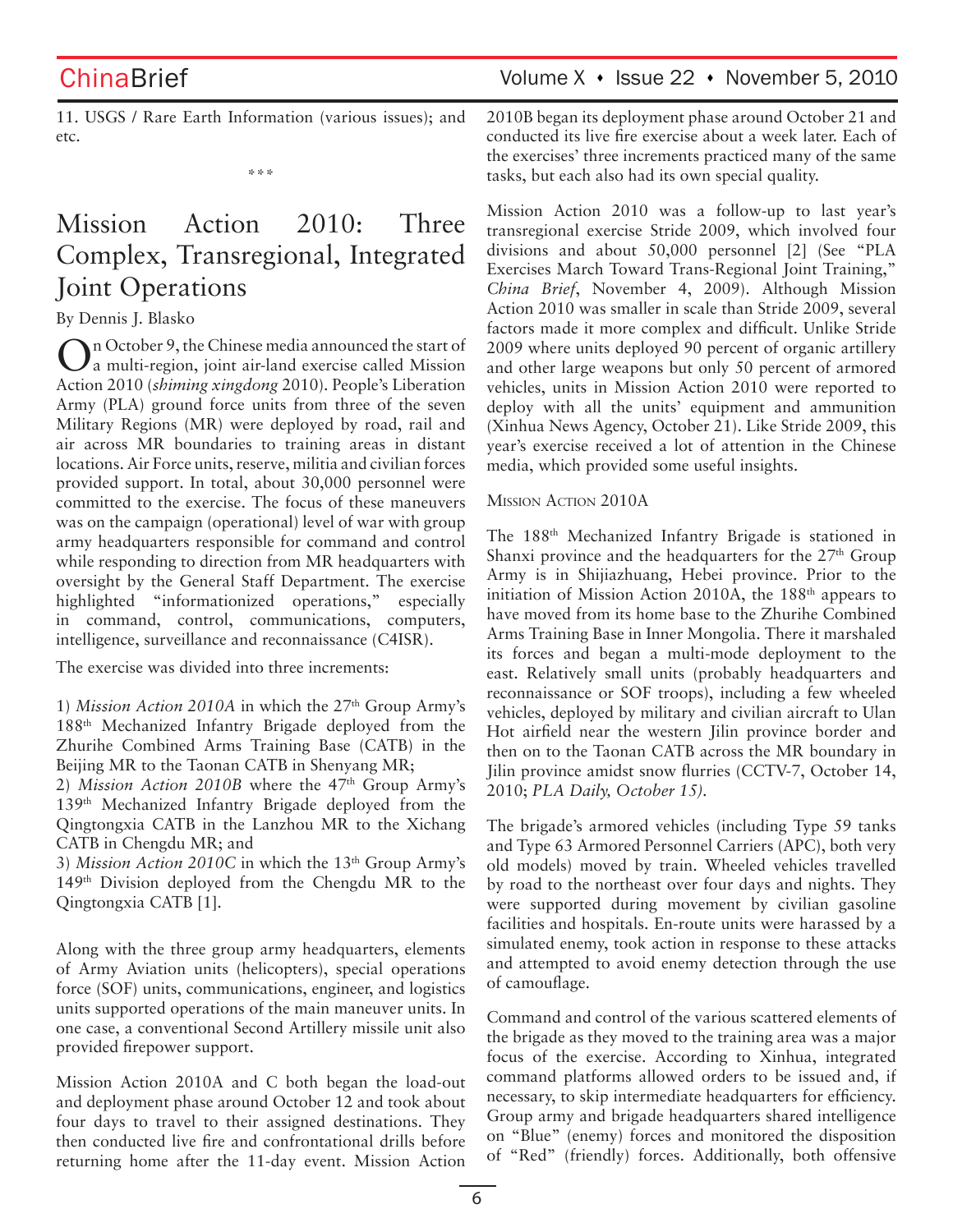and defensive information operations and electronic countermeasures were employed throughout the exercise by both sides. Reconnaissance means utilized included satellites, aircraft, unmanned aerial vehicles, and special reconnaissance devices and remote sensors (Xinhua News Agency, October 21).

The exercise culminated on October 20 with a live fire exercise. According to Major General Qin Weijiang, commander of the 27<sup>th</sup> Group Army, the brigade commander controlled Air Force aviation, Army Aviation, and ground firepower and assault units in "three-dimensional attack from multiple angles." In summing up the exercise, Major General Gao Jianguo, deputy chief of staff of the Beijing MR, said this was the first time units led by a group army from the Beijing MR participated in a long-distance, transregional maneuver (*PLA Daily*, October 21).

### Mission Action 2010C

At about the same time as Mission Action 2010A was beginning, Chengdu MR units began their deployment on Mission Action 2010C. Among the first units to deploy was a General Communication Station, which probably was dispatched to establish relay links to ensure continuity of communications for the 149<sup>th</sup> Division's move from Chongqing to the training area in Ningxia (*PLA Daily*, October 14). An element of the MR SOF group deployed by air early in the movement schedule [3] (Xinhua News Agency, October 15).

The highlight of the 149<sup>th</sup> Division's movement north was a daylight crossing of the Yellow River on October 19. After the enemy had destroyed an important bridge, a group army engineer regiment constructed a pontoon bridge across the obstacle. The division then took only two hours to cross the bridge under the cover of friendly fighters and helicopters and local air defense forces (*PLA Daily*, October 21).

On October 21, after air reconnaissance and "ground special reconnaissance" at the Qingtongxia CATB, a Second Artillery missile unit temporarily assigned to the 149th Group Army launched "long-range precision missile strikes on the 'enemy' targets in the depth of the rear area." This was followed by air strikes from Air Force fighters and Army Aviation helicopters. After a "fire strike assessment" ("battle damage assessment" presumably by SOF observers), the "joint fire center" ordered a second round of firepower attacks by armed helicopters and conventional artillery. Targets included Blue force airports, missile positions and communications hubs (*PLA Daily*, October 22). A Chinese television report about this live fire exercise showed the 37th Division's Type 96 tanks, PTL02 assault guns, PGZ04 air defense systems, howitzers, and

## ChinaBrief Volume X • Issue 22 • November 5, 2010

multiple rocket launchers firing on numbered, hillside targets about a kilometer in front of a reviewing stand filled with observers. Among the division artillery was a battalion of newly issued trucked-mounted 122mm howitzers [4].

No details were provided about where the Second Artillery unit was located when it provided support nor how many or what kind of missiles were fired. Integration of conventional missiles into joint firepower operations has been part of PLA doctrine for over a decade and now is being practiced to some degree during each training season [5]. This phase of the exercise demonstrated artificialities that are part of many training events, such as a short, hourlong bombardment during daylight on targets simulated to be in the enemy's rear area when in fact they were within view of VIP observers.

### Mission Action 2010B

As Mission Action 2010A and C were ending, the 47<sup>th</sup> Group Army's 139th Mechanized Infantry Brigade began its movement south from the Lanzhou MR to the Chengdu MR. The most highly publicized action during this phase was an anti-terrorist operation conducted by soldiers from the infantry brigade in conjunction with a local People's Armed Police unit, militia and public-security forces (CCTV-7, October 24; *PLA Daily*, October 25). This scenario reflects the PLA's awareness that its rear areas may be prone to terrorist attack or subversion while its forces are focused on a more conventional opponent. It also demonstrated civil-military cooperation that goes beyond logistics support. Furthermore, the drill underscored the relevance of "non-traditional security" missions even as the PLA prepares for local war scenarios.

On October 28, the exercise concluded with an air-ground firepower assault on the enemy's "command posts, airports, radar positions, communications hubs and other [rear area] targets" (*PLA Daily*, October 29). Fan Changmi, political commissar of the 47th Group Army, stated that this was the first time that headquarters had commanded so many operational units and relied on an advanced informed command and control system to quickly and efficiently make battlefield decisions (Xinhua News Agency, October 28).

The last phase of the exercise was conducted in the fog and mud of a hilly training area near Xichang in Sichuan province. While the brigade was seen to be equipped with old Type 59 tanks, newer ZBD04 Infantry Fighting Vehicles were also observed.

### **CONCLUSIONS**

The three-part Mission Action 2010 exercise was one of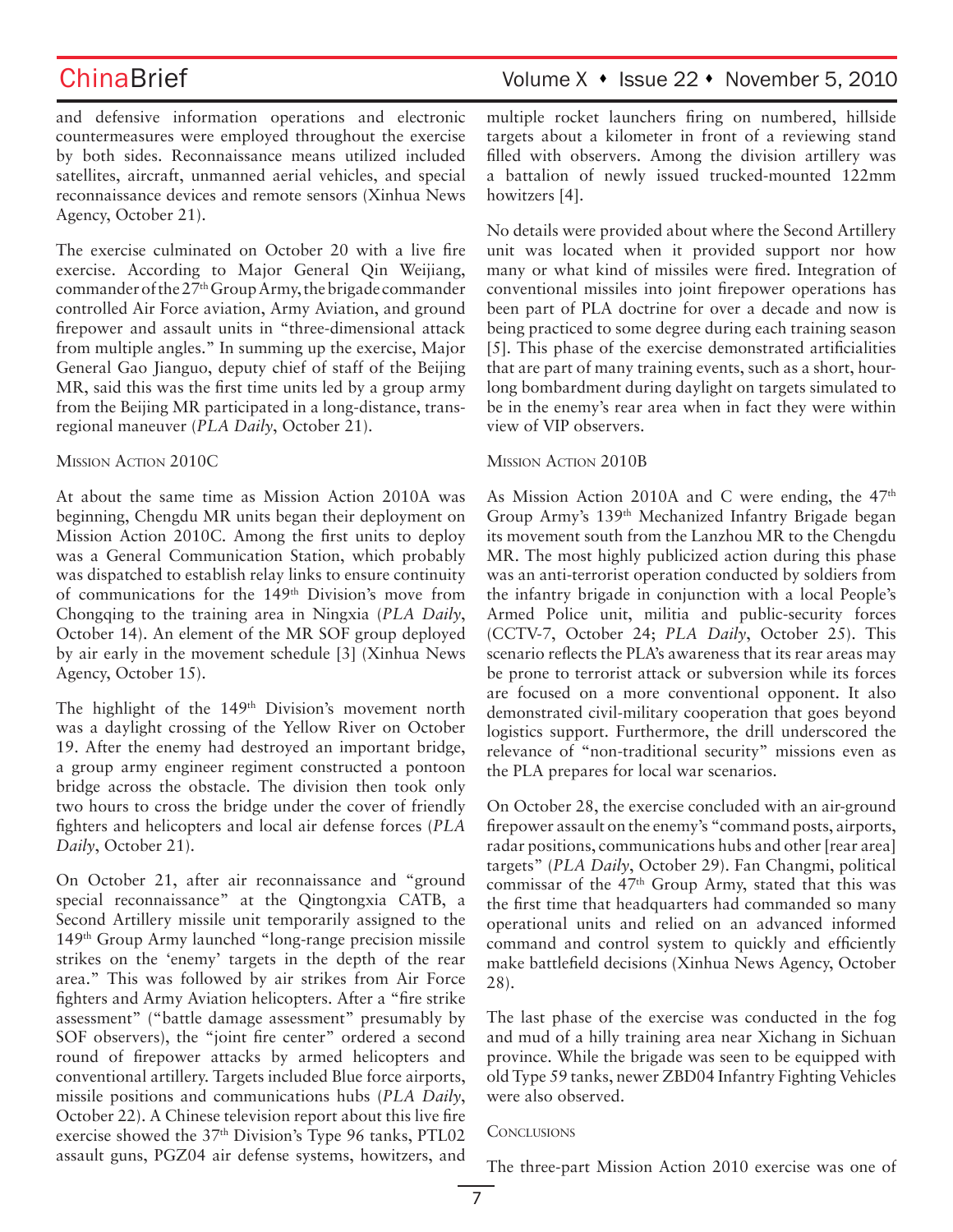many events underway at the height of the PLA's training and evaluation season [6]. Mission Action's focus on the group army/campaign level, however, was of major significance. By putting group army headquarters in charge of tactical operations, Air Force, Second Artillery and other support units could be controlled by the headquarters in the field, not by a higher entity in the rear. In last year's Stride 2009, with divisions as the operational focus, many joint functions were provided for the units in the field by higher headquarters. This year, with group army headquarters responsible for joint coordination, the units were training at the lowest level of command that would be given campaign or operational responsibilities in war. As a result, all three exercises concentrated on utilizing integrated command platforms in the conduct of C4ISR as well as firepower and assault operations.

This year's exercise was conducted in about half the time as last year's cross-region maneuvers. If, as reported, units deployed with all equipment and personnel, then this would have been a more realistic test than last year's when only half of the units' heavy armor was involved. The smaller size of the exercise this year (30,000 versus 50,000 personnel) was probably more compatible with air and rail transport capacities in that period of time. Moreover, once the units all arrived at their training areas, if they had all their organic equipment then they would have been able to operate more effectively (and according to their doctrine) than if half their heavy armor had been missing.

It is not known if all three increments of this exercise were integrated into a single, overarching scenario and if, at least on their computer screens, units were operating in conjunction with each other against a mutual threat. Common to each part of the exercise, however, was the assumption that the mainland had come under attack when units deployed from their garrisons. Movement across MR boundaries could represent first echelon forces rushing to blunt a land invasion of China in a remote region or second echelon forces moving to support the operations of forces already committed to battle. The targets struck by the joint firepower attacks were the type of targets usually found in the enemy's rear area, suggesting that the Mission Action units were conducting exploitation attacks perhaps after other (simulated, notional) elements had broken through the enemy's front line.

Between the two exercises, Stride 2009 and Mission Action 2010, units from all MRs, except for the Nanjing MR, were involved. In neither exercise did units move toward coastal assembly areas or into the Nanjing MR as might be expected if these exercises were part of preparation for operations against Taiwan. Nor were any naval or amphibious operations included as part of either exercise. As such, it seems likely that these two transregional

## ChinaBrief Volume X · Issue 22 · November 5, 2010

exercises were directed at an unlikely, but still extant, potential land threat to China's periphery.

Finally the troop list for both exercises illustrates how the entire PLA is preparing for traditional and non-traditional missions. No longer are only "rapid reaction units" or "fist units" of the 1990s preparing for deployment. Mission Action also demonstrated how most units are still equipped with a mix of older and newer weapons. As the PLA has been reduced in size and its budget increased, all units are modernizing and training for a wide variety of missions that they may be required to perform.

*Dennis J. Blasko, Lieutenant Colonel, U.S. Army (Retired), is a former U.S. army attaché to Beijing and Hong Kong and author of* The Chinese Army Today (Routledge, 2006).

### **NOTES**

1. Unit identifications were made from the names of unit commanders reported by the Chinese media. Based on reader's feedback and additional information provided, the first version of this article issued on November 5 has been amended to change the identification of the participating unit in Mission Action 2010C to the 149th Division (from the 37th Division). The mechanized infantry brigades at full strength number perhaps 6,000 personnel each while the infantry division accounts for around 10,000 personnel. Additional personnel from the three group army headquarters, other ground force units, and supporting Air Force, reserve and militia units likely made up the remainder of the 30,000 personnel total. It is likely that Mission Action 2010C was slightly larger in total numbers of participating personnel than Mission Action 2010A and B.

2. In Stride 2009, the following units were identified: 1) the  $61^{st}$  ("Red Army") Division of  $21^{st}$  Group Army moved from the Lanzhou MR moved to the Shenyang MR Taonan CATB; 2) the 162nd Motorized Infantry Division ("Ferocious Tigers") of the 54th Group Army from Jinan MR travelled to the Guangzhou MR Luzhai CATB; 3) the 115<sup>th</sup> Mechanized Infantry Division of the 39<sup>th</sup> Group Army from the Shenyang MR moved to the Lanzhou MR Qingtongxia CATB; 4) the 121st Motorized Infantry Division of the 41<sup>st</sup> Group Army moved to the Jinan MR Queshan CATB in Jinan MR.

3. The Sinodefence.com website subordinates the Chengdu MR SOF group to the 13<sup>th</sup> Group Army. See "Special Operations Forces," at http://www.sinodefence.com/army/ organisation/special-forces.asp.

4. The trucked-mounted 122mm howitzers are sometimes called SP-3 or SH-3 on the internet and are relatively new to the PLA. A battalion of them also deployed to Peace Mission 2010 in September 2010 with the 193rd Motorized Infantry Division of the 65th Group Army. The trucked-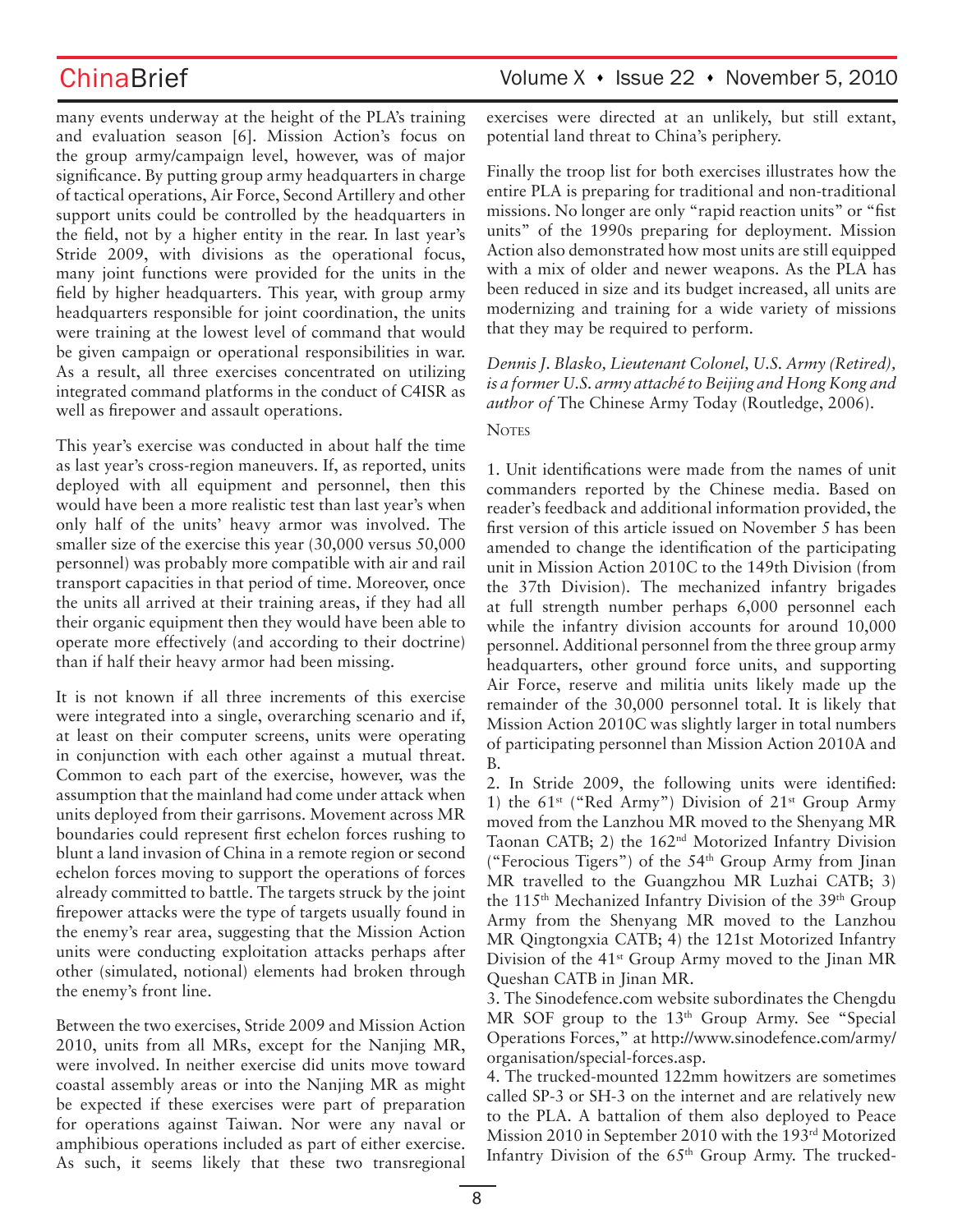mounted 122mm howitzers are so new to the PLA that they were not displayed during the 2009 October 1<sup>st</sup> parade in Beijing.

5. On November 3, 2010, *PLA Daily* reported in late October for "the first time" Lanzhou MR organized an exercise consisting of "combined tactical corps formation formed by an infantry division and arm elements of the PLA Air Force, the [Second Artillery Force] and the Army Aviation" which included "multi-dimensional and three-dimensional reconnaissance, joint fire coordination, systematic sabotage, accurate strike and damage effect evaluation in joint fire strike." These tasks and troop list parallels what went on only a week or so earlier at the same training area, but in this case the exercise was not apparently under the command of a group army headquarters. Based on personalities identified in the Chinese language version of this report on November 2, the 4th Division stationed in Xinjiang provided the bulk of the troops. Four missiles were launched, all of which hit their targets. In the summer of 2009, Second Artillery missile-PLAAF firepower coordination training was reported.

6. Other significant exercises during that general timeframe included "Blue Strike 2010" Sino-Thai Marine Corps joint training in Thailand, "Strike 2010" combined Sino-Thai anti-terrorist training in Guangzhou MR, and a longdistance division-level deployment within the Jinan MR.

# Shriver Case Highlights Traditional Chinese Espionage

\*\*\*

By Peter Mattis

 $\prod_{\text{of ten Proposition 1}:}$  that greeted the FBI's arrest of ten Russian intelligence officers in June, federal authorities quietly proceeded against a young Michigan man, Glenn Duffie Shriver, applying to the CIA at the direction of Chinese intelligence. The story missed major media outlets and was almost exclusively covered by local press. On October 22, Shriver pled guilty to the charges and agreed to cooperate with the FBI (*Detroit Free Press*, October 22). Consistent with Chinese policy on not acknowledging foreign intelligence operations, the Chinese embassy spokesman in Washington officially denied any connection to Shriver, emphatically stating that "China would never involve itself in activities damaging to another country's interest." In a press interview related to the case, one Chinese scholar affiliated with the Ministry of State Security went further, implying Shriver was implicating China to reduce his punishment (*Global Times* [Beijing], October 25).

ChinaBrief Volume X • Issue 22 • November 5, 2010

the Shriver case could be another important data point for analyzing trends in Chinese intelligence operations against the United States [1]. The facts available are sparse and undoubtedly more information will come out, but the case already challenges some widespread views about Chinese intelligence that could shed light on conventionally held beliefs about its operations. The Shriver case also presents a modern example of Chinese seeding operations that have been an integral component of Chinese Communist Party (CCP) intelligence since the early days of the CCP [2]. The historical continuity of the Shriver case with past operations underscores the need to analyze this incident carefully.

The Facts of the Shriver Case

On October 22, Shriver pled guilty to conspiring to provide national defense information to Chinese intelligence and will be sentenced in January. He will most likely face four years in prison, assuming he cooperates with the FBI, according to the Department of Justice.

Shriver studied in China during the 2002-2003 school year as an undergraduate, but left when SARS hit. When he moved back to Shanghai in 2004, Shriver responded to an advertisement soliciting papers on Sino-American relations. Chinese intelligence—it still unknown whether this was a civilian or military organization—paid Shriver \$120 dollars and proceeded to recruit him over the course of several meetings (Department of Justice, October 22).

Chinese intelligence first tried to direct Shriver into the State Department, but he failed the Foreign Service Officer exam twice. Still, Chinese intelligence paid him \$30,000 for his efforts. In 2007, Shriver discreetly traveled to China and received another \$40,000 as Chinese intelligence switched targets, directing him toward the CIA. Over the course of the application process, Chinese intelligence also met him in person roughly twenty times. In spring 2010, Shriver reported to Washington, D.C. for final processing to join the National Clandestine Service. Apparently, at this time federal investigators confronted Shriver about inconsistencies in his statements—such as contact with foreign government organizations and his 2007 trip to China, of which even his mother was unaware—and probably elicited a confession (*Grand Rapids Press*, June 25; Department of Justice, October 22).

Signaling <sup>a</sup> Possible Change in Chinese Intelligence **OPERATIONS** 

The Shriver case has several interesting features that challenge the conventional view in the United States that China practices intelligence in a fundamentally different

As the most recent in a string of Chinese espionage arrests,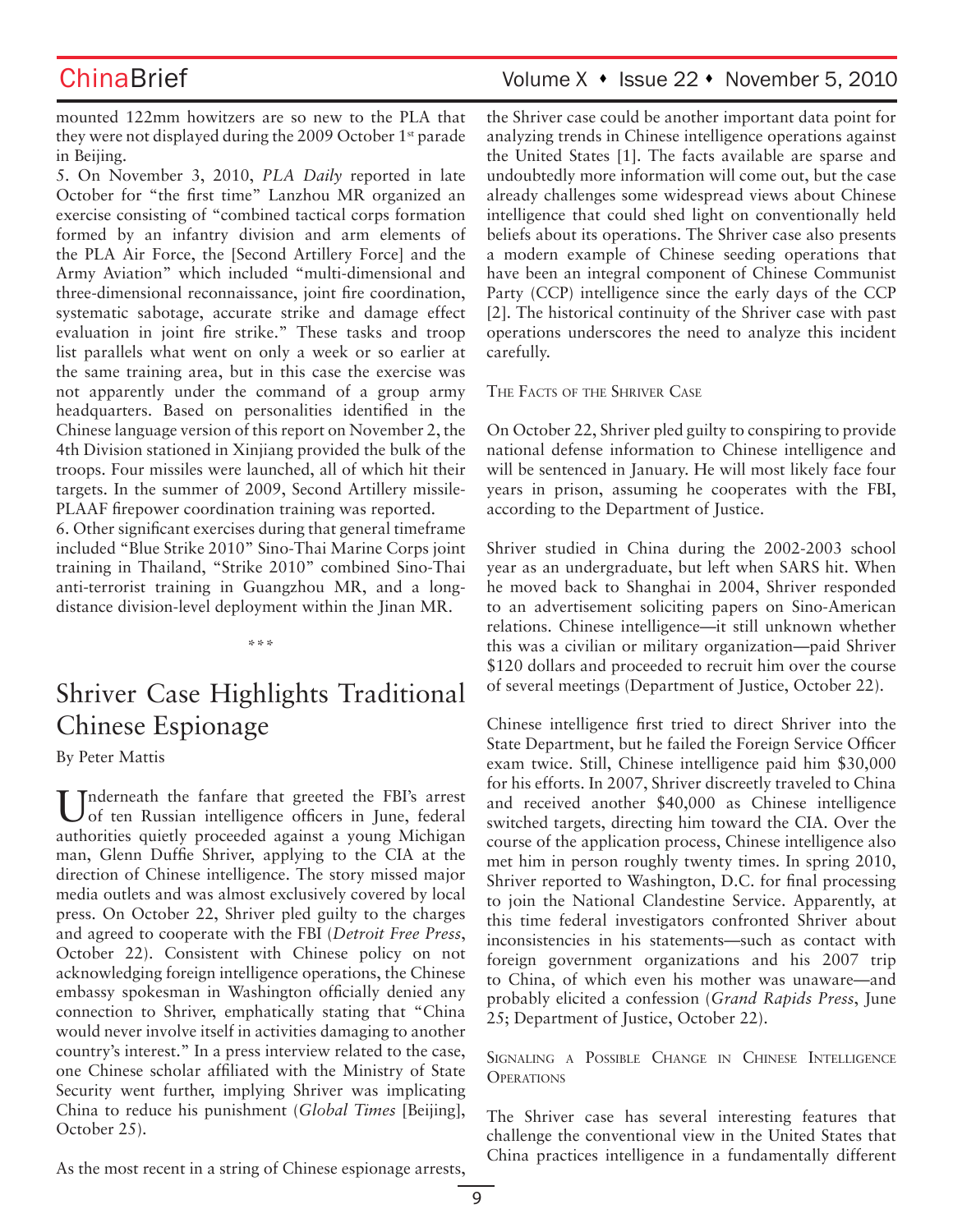way than Western or Russian intelligence services. This makes the Shriver case either an outlier or an exception that disproves the rule.

The conventional view of Chinese intelligence operations is sometimes referred to as the "thousand grains of sand" or "mosaic" approach to collection, characterized by broadbased, diffuse collection of predominantly unclassified information [3]. According to this view, the Chinese vacuum up high volumes of small pieces of intelligence to later assemble into a more complete picture back in China. Instead of paying assets, Chinese intelligence prefers to target ethnic Chinese who can be pressured or appealed to on patriotic grounds; foreigners can be leveraged through positive moral inducements, sometimes so subtly they are unaware of Chinese efforts to gather intelligence [4].

The details of Shriver's case recounted above, however, do not suggest he is a mere "grain of sand" in a Chinese vacuum cleaner. Firstly, Shriver is obviously not ethnically Chinese and therefore could be appealed to based on patriotism or pressure on his family. Secondly, Chinese intelligence relied on his greed rather than positive moral inducements, meaning the intelligence service was willing to pay for the chance to access classified information and promised to continue payment if he gained access to national security information (Department of Justice, October 22). One wonders if Shriver was promised a bonus if he successfully became employed with the CIA or another national security organization, which would have provided an even clearer indication that the Chinese are, at least now, willing to exchange dollars for documents. Thirdly, Chinese intelligence was trying to seed him into the CIA, which is not exactly the low-hanging fruit of sensitive US Government information. CIA and NSA are well known around the U.S. national security establishment for having the most rigorous screening processes for employees.

One case does not disprove a hypothesis; however, it warrants looking back at the history of modern Chinese intelligence operations to see whether the Shriver case represents continuity. The extent to which this case reflects past Chinese operations adds to the weight we should give this as a counter-example to conventional views of Chinese intelligence being exceptional to Western and Russian practices.

"Long Tan San Jie": The Birth of Modern Chinese Seeding **OPERATIONS** 

Analysts could cite China's first spy, Yi Yin, who infiltrated Xia Dynasty to collect intelligence for the rising Shang Kingdom, or Sun-Tzu's manipulation of "living" or "expendable" spies for historical Chinese examples similar

## ChinaBrief Volume X · Issue 22 · November 5, 2010

to Chinese intelligence's efforts to seed Shriver into the CIA [5]. More recently and relevantly, seeding operations go back to the earliest days of the Chinese Communist Party (CCP) as it struggled to survive its competition with the Kuomintang (KMT) in the 1920s. In the late 1920s, then CCP intelligence chief and future premier, Zhou Enlai, and operations chief Chen Geng directed Hu Di, Li Kenong, and Qian Zhuangfei to infiltrate the KMT in Tianjin, Shanghai, and Nanjing, respectively [6]. These three spies provided crucial warning to the CCP during the peak of the KMT's White Terror in 1931, which arguably saved what was left of the CCP.

All three successfully gained employment with and access to sensitive KMT information, most notably Li and Qian as members of the KMT's cryptological and radio intercept units. Hu took a position under cover as a journalist with the Great Wall Daily, which served as a front for the central office of the KMT intelligence section in Tianjin. For the three years between their successful infiltration of the KMT and their critical moment, Hu, Li, and Qian provided warning intelligence on the KMT's increasingly sophisticated and targeted efforts to eliminate underground CCP cells across China. They also provided insight to CCP leaders on KMT methods and capabilities, enabling better CCP counterintelligence practices to deny the KMT information. The most notable of the three, Qian Zhuangfei, rapidly demonstrated his competency for the KMT and became the private secretary to Xu Enzeng, then head of the KMT intelligence apparatus [7].

The critical success came on April 25, 1931, when Qian's position as private secretary to Xu arguably saved the CCP. On that day, KMT security officials in Wuhan arrested one of the CCP Special Department's four operational directors, Gu Shunzhang, and persuaded him to defect. Ignoring Gu's warning about a high ranking penetration, the KMT security officer telegraphed Xu the good news about Gu's willingness to cooperate. Qian was the first to receive the telegraph and delayed passing the telegram to Xu, instead sending word Li in Shanghai. This warning prior to Gu's arrival to and debriefings in Nanjing gave the CCP roughly an 18-hour head start to salvage their Shanghai apparatus before KMT authorities began cracking down. Future leaders, such as Zhou Enlai, successfully evaded capture, although the damage further weakened a CCP stricken by the KMT's "White Terror" [8].

"We sent these men into the dragon's lair and the tiger's den (*long tan hu xue*)," Zhou Enlai stated, "without the 'three heroes of the dragon's lair' (*long tan san jie*), the history of the CCP would have to be rewritten" (*Beijing Keji Bao*, December 3, 2004). This historical vignette is one of the founding stories of modern Chinese intelligence, kept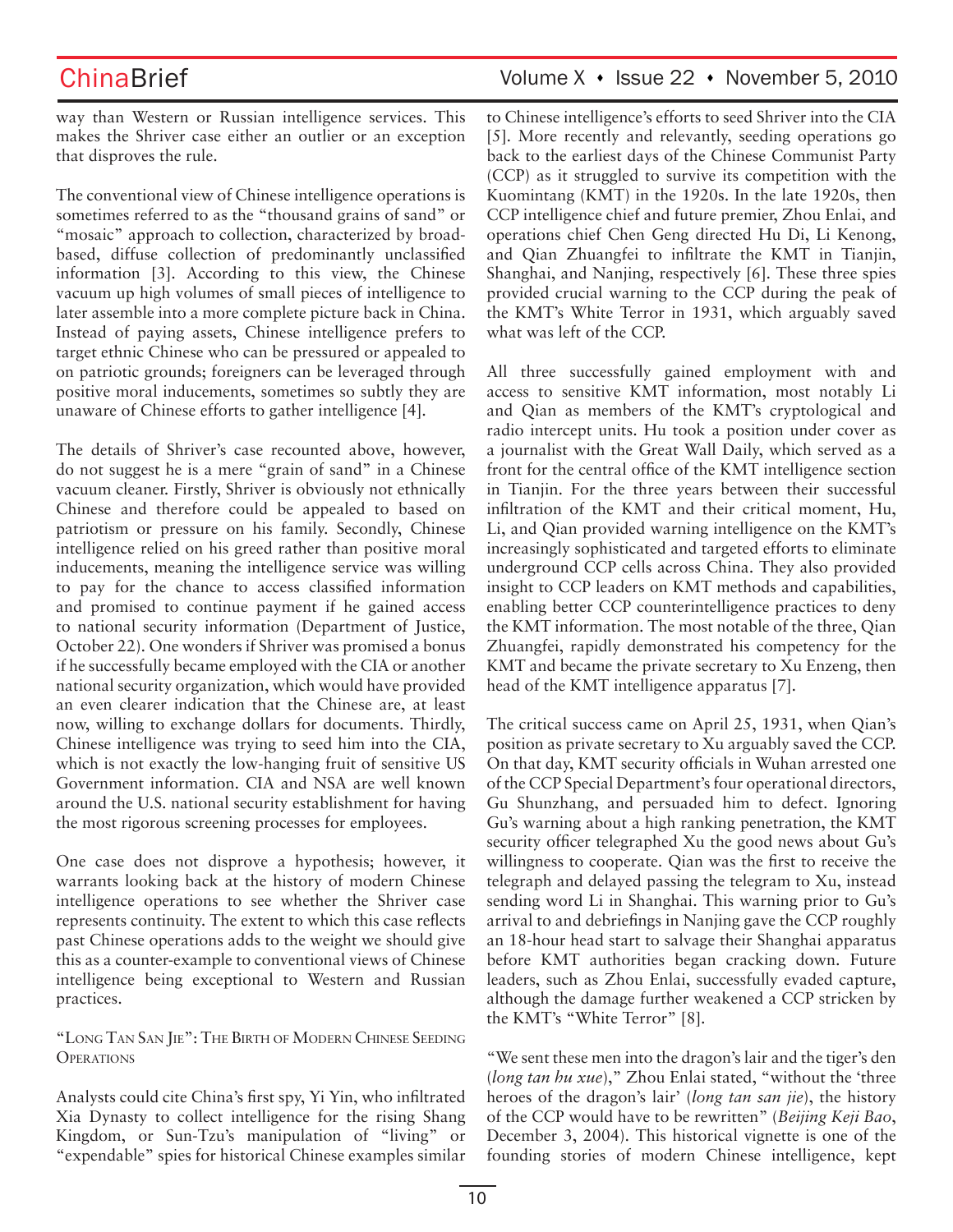alive through popular historical articles, documentaries and books. It may also have some relevance to Chinese operational methods—at least in terms of operational timelines and patience—since Li Kenong became a leading figure in Chinese intelligence from 1942 until his death in 1962.

### Modern Seeding? The Case of Chi Mak

In the more recent past, Chinese intelligence also directed Chi Mak from his emigration from China through his long journey to U.S. citizenship and access to sensitive U.S. military engineering projects, according to the FBI's affidavit. Mak left China for Hong Kong in the 1960s and onto the United States in 1978. Arrested in 2005 and convicted in 2007, Chi Maki's intelligence activities span more than three decades—during most of which he did not have direct access to sensitive information (*Washington Post*, April 3, 2008).

Mak's first projects on behalf of Chinese intelligence were relatively innocuous. While in Hong Kong, Mak reportedly kept logs of U.S. warships making port calls in the British territory. In 1986 and after immigrating to the United States, Chinese intelligence asked Mak to serve as a courier for Dongfan "Greg" Chung, who was convicted in 2009 for economic espionage and acting as an unregistered agent of a foreign power. Not until Mak became a citizen in 1985 was he in a position to get a security clearance which he got in 1996—and gain access to U.S. military secrets (Affidavit in USA v. Chi Mak, October 2005; *New York Sun*, March 23, 2007).

After gaining his secret clearance, Mak worked on classified and unclassified projects for the U.S. Navy at Power Paragon, a subsidiary of L-3 Communications / SPD Communications / Power Systems Group. Chinese intelligence provided at least two lists of US technologies for Mak to acquire information on, including data on the Quiet Electronic Drive, DD(X)-related, and other advanced naval technologies (Affidavit; *Washington Post*, November 16, 2005).

Mak and Shriver demonstrate the willingness of Chinese intelligence to invest time into agents who do not have immediate access to important or sensitive information. This is not the patience of putting tiny bits of information together, but the patience of waiting for opportunities. Yet, these two recent examples differ from the "long tan san jie" in one vital respect. Mak and Shriver were recruited agents of Chinese intelligence, whereas Hu, Li, and Qian were officers of the CCP intelligence apparatus. This begs the question of whether Chinese intelligence today still dispatches its officers to infiltrate sensitive intelligence

## ChinaBrief Volume X • Issue 22 • November 5, 2010

targets and the role of the party in intelligence gathering.

Trying to repeat the exploits of the "long tan san jie" against foreign governments today would be substantially more difficult—or at least more time-consuming—than infiltrating the KMT. First, the target country would have to be one that allows immigration and willing to admit immigrants into its national policymaking structure, such as Canada and the United States. Second, the Chinese intelligence officer would have to qualify for immigration and be properly processed (possibly for years!). Third, that officer would have to pass the targeted country's vetting system without alerting security officials in the process or have other issues disqualifying the officer. Given the relative secrecy of such vetting methods, this process could require a lot of expensive and frustrating trial-and-error if Chinese intelligence was starting without a baseline. Indeed, there is not a single public example of Chinese intelligence trying to seed its officers against foreign targets. Yet, no doubt counterintelligence officials both in the United States and abroad have their own ideas and sources.

### **CONCLUSIONS**

The Shriver case's continuity with the past, albeit with variations, suggests we should be open to revising the view that Chinese intelligence operates along the "thousand grains of sand"- or "mosaic"-model of operations. The Chinese intelligence organization directing him toward the CIA had clear intent to exploit his future access to sensitive US Government information, as demonstrated by the \$70,000 down payment. The information Shriver might have had access to at the CIA could have provided actionable lead information for Chinese counterintelligence investigations, a sense of the US technical collection posture against China and Intelligence Community intelligence products. These are not the proverbial sand grains indiscriminately gathered for central processing.

From what little has been made public about this case, we are left to wonder about several key details. First, did Shriver's case officers meet him overseas? Although this sounds like an obvious question with an obvious answer, most of the publicized Chinese espionage cases from Bernard Boursicot (also known as the M. Butterfly case) to the more recent James Fondren (a U.S. Defense Department official) involved Chinese case officers who were based in mainland China [9]. Because Shriver only went back to China once since 2004, this question is not academic. If Shriver was not being met in person inside China, then how was Chinese intelligence communicating with him and how did they plan to communicate with him if he slipped past CIA security? Were the Chinese case officers traveling overseas to meet Shriver (a noteworthy development itself!) since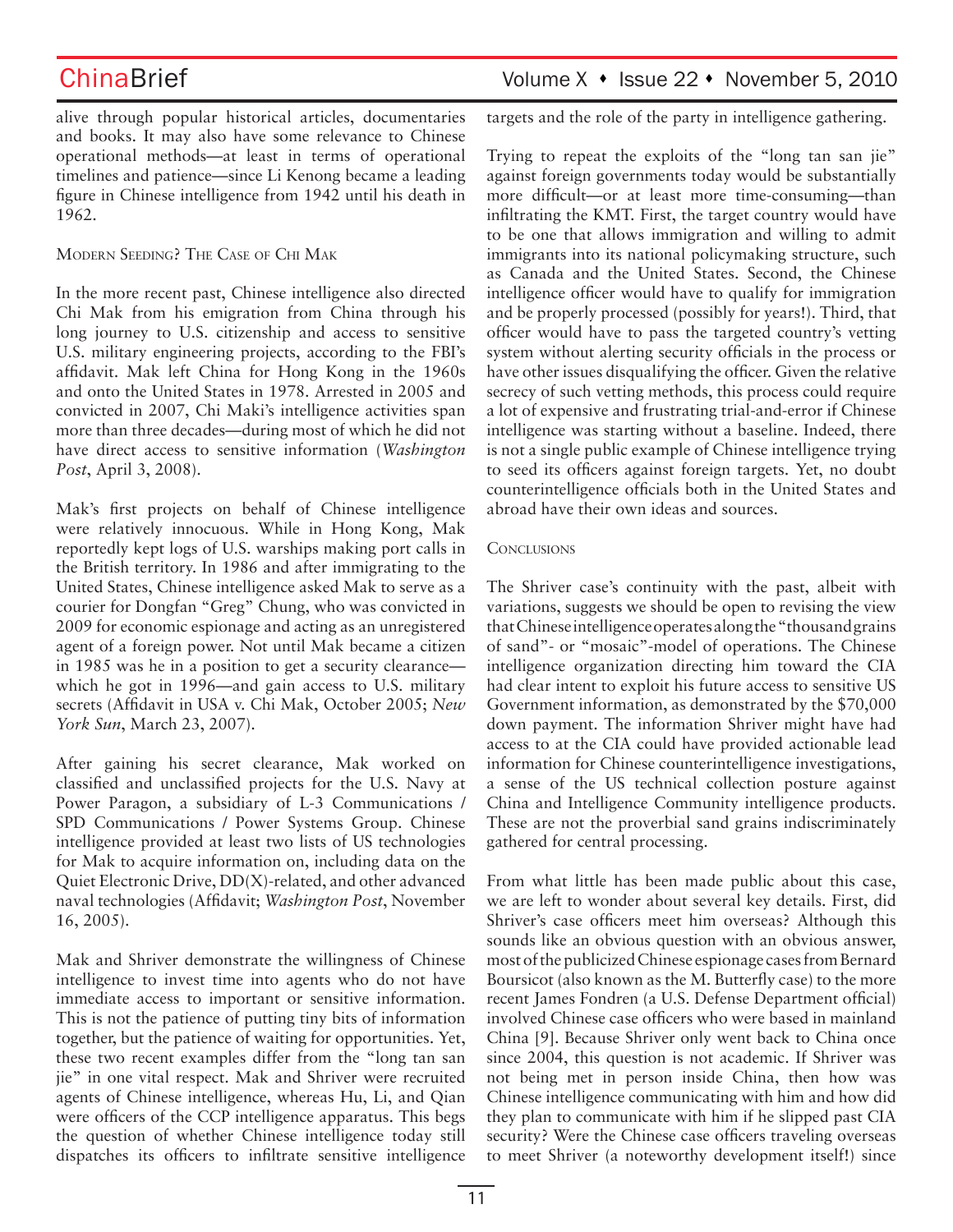ChinaBrief Volume X • Issue 22 • November 5, 2010

they apparently met several times possibly after Shriver's last trip to China several years ago?

Further analysis will be required as more information comes to light. However, the implications of the Shriver case have more practical applications than an understanding of Chinese intelligence operations. American and other foreign students traveling to and studying in China should be cognizant that the Chinese intelligence services are watching. This particularly applies to those students with scholarship obligations to the U.S. government. Former Chinese intelligence and security officials speaking publicly in recent years have highlighted how the services use a network of intelligence officers and Chinese "friends" in universities, municipal government and the entertainment industry to identify potential sources or lure them into compromising positions (*Sydney Morning Herald*, June 9, 2005; *Taipei Times*, December 17, 2005). While most visitors to China have an appreciation that they might be wandering through a fishbowl, the Shriver case provides a concrete example of how an individual's weaknesses can be identified and preyed upon.

*Peter Mattis is an MA Candidate in Security Studies at Georgetown University and is writing his thesis on Chinese intelligence. He has five years of experience in research and analytic positions on China-related issues.*

### **NOTES**

1. Prior to 2005, the United States had arrested and prosecuted only two Chinese spies, Larry Wu-Tai Chin and Wu Bin, who were confirmed to be working on behalf of Chinese intelligence. Since that time, the FBI has linked Chi Mak and his family, Dongfan "Greg" Chung, Kuo Tai-Shen, Gregg Bergersen, Kang Yuxin, and James Fondren to Chinese intelligence with sufficient proof to stand up in a courtroom. Other unmentioned cases were never proved conclusively or sufficiently by U.S. legal standards.

2. Patrick Tyler, "Cloak and Dragon; There is No Chinese James Bond. So Far," *New York Times*, March 23, 1997. Former chief of FBI Counterintelligence Harry Godfrey III said "We have seen cases where they have encouraged people to apply to the CIA, the FBI, and Naval Investigative Service, and other Defense agencies."

3. "Special Report: Espionage with Chinese Characteristics," StratFor Global Intelligence Report, March 24, 2010; Paul Moore, "How China Plays the Ethnic Card: Beijing's Strategy of Targeting Chinese Americans is Hard to Counter With US Security Defense," *Los Angeles Times*, June 24, 1999; Jeff Stein, "Espionage without Evidence: Is It Racism or Realism to Look at Chinese-Americans When Trying to Figure Out Who's Spying for China?" *Salon. com*, August 26, 1999; Peter Grier, "Spy Case Patterns the Chinese Style of Espionage," *Christian Science Monitor*, November 30, 2005.

4. Moore, "For Both, Spies are Inscrutable" *Wilmington Morning Star*, 30 August 2001, p. 11A; "Special Report: Espionage with Chinese Characteristics," StratFor: 12; *2009 Annual Report to Congress*, US-China Economic and Security Review Commission, 149; Hamish McDonald, "Spying the Chinese Way: Millions of Snippets from All Over the World," *Sydney Morning Herald*, June 6, 2005. 5. Li Mingyang, ed., *Sunzi Bingfa* [Sun-Tzu's Art of War], Hefei, Anhui: *Huangshan Shushe* [Yellow Mountain Books] (2001): 193-194; Ralph Sawyer, *The Tao of Spycraft: Intelligence Theory and Practice in Traditional China*, Boulder, CO: Westview Press (2004): 7-12. 6. Frederick Wakeman, *Policing Shanghai 1927-1937*, Berkeley, CA: University of California Press (1996): 138- 142; Xu Linxiang, *Li Kenong Zhuan*, Hefei: Anhui People's Press (1997): see Chapter 1 Sections "Chengwei Hongse

Tegong" and "Long Tan San Jie de Shouci Xiangju". 7. Xu Linxiang, *Li Kenong Zhuan*, see Chapter 1 Sections "Long Tan San Jie de Shouci Xiangju" and "Qiequ Qingbao"; "Zhonggong Long Tan San Jie: Qian Zhuangfei, Li Kenong, Hu Di," *Beijing Keji Bao*, December 3, 2004.

8. Wakeman, *Policing Shanghai 1927-1937*, 151-160; Xu, *Li Kenong Zhuan*, see Chapter 2 Sections "Gu Shunzhang Panbian" and "Dui Gu Shunzhang Caiqu Cuoshi".

9. Joyce Wadler, "The True Story of M. Butterfly – The Spy Who Fell in Love with a Shadow," *The New York Times Magazine*, August 15, 1999; Neil Lewis, "Chinese Espionage Cases Raising Concerns in Washington," *New York Times*, July 10, 2008; Superseding Criminal Indictment in *United States v. James Wilbur Fondren*, US District Court for the Eastern District of Virginia – Alexandria Division, August 2009.

\*\*\*

# The Modernization of Taiwan's National Security Council

By York W. Chen

The National Security Council (NSC) is an apparatus for the top executive to "formulate, coordinate and oversee security and defense policy" in order to "enhance effectiveness by developing strategies, guidance, mobilizing resources and overseeing implementation [1]." Conceptually, the NSC in Taiwan, as in the United States [2], has two meanings: the National Security *Council* and the NSC *staff*. The *Council* itself is a president-chaired, formal meeting with statutory attendees. The NSC *staff* consists of the secretary general of the NSC and some senior officials—all are president-appointed or invited. They act as the president's policy staff responsible for various tasks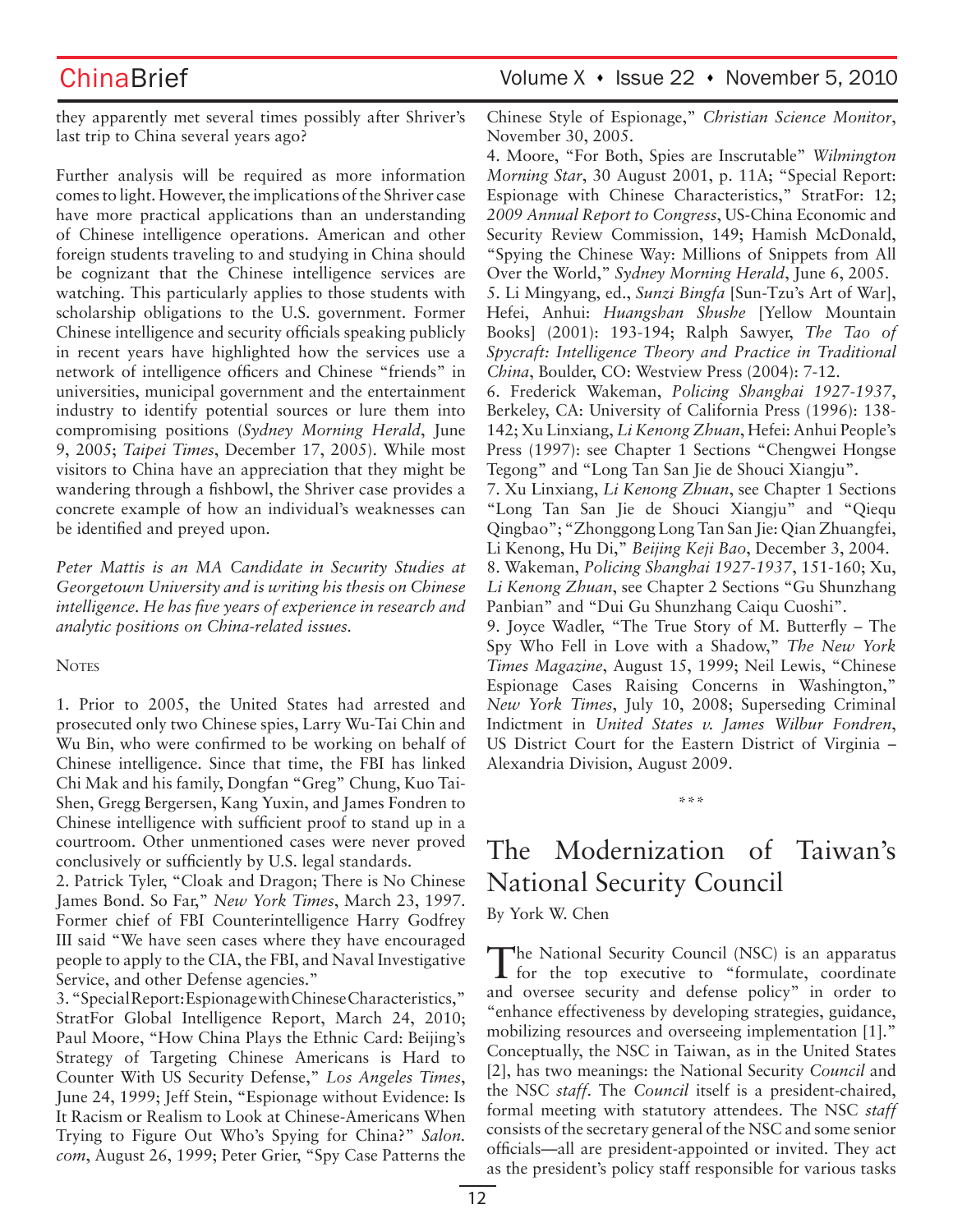# ChinaBrief Volume X • Issue 22 • November 5, 2010

### in national security realm.

The modernization of the NSC in Taiwan began in 1993 and became a cohesive and responsive institution in approximately 2002/2003. While the role of the NSC in Taiwan's national security policy process becomes more and more significant, its rather clandestine management and operations render it difficult for outsiders to make a correct description, let alone insightful judgment. Take, for example, a recent report about a secret channel established by Su Chi during his term as the secretary general of the NSC [3], which, in my view, only reveals a consistency in Taiwan's NSC operations. It was not Su's invention anyway. Such an indirect, invisible communication channel between top leaders across the Strait via their most trusted intimates also existed in the Lee Teng-hui and Chen Shuibian administrations. Considering the political sensitivity, its details were tightly protected from public scrutiny.

### Role, Mission, and Organization

Former president Lee Teng-hui launched several vital amendments of the Constitution and reshaped the government in the 1990s. The 1991 Constitutional Amendment and the Organization Act of the National Security Council (legislated in 1993; hereafter, the Act) provided the legal foundation for the NSC. The modernization of Taiwan's NSC thus began. The full extent of these measures took almost a decade to materialize, and the interplay among many external and internal factors shaped what it appears like today.

During the 1993 legislation, a severe clash over the role and mission of the NSC erupted in the lawmaking body. Opposition to the Act had been finally ironed out, yet, resistance to the NSC's legitimacy has endured even to this day. Opposition to the legislation was largely caused by inconsistency in Lee's constitutional reform itself. Many believed that the path of Lee's sequential constitutional amendments would lead to a French-mode dual-leadership system. Therefore, they urged that executive power should be concentrated on the premier, head of the Cabinet, not the president. The president-chaired NSC, in their views, would become a "superlative Executive Yuan (Cabinet)" and an impediment for the premier's comprehensive control over the Cabinet. Nevertheless, the Act passed, but the sources of conflict remained. Though the Act stipulates that the NSC is to be overseen by the Legislative Yuan (Article 8), the secretary general of the NSC (compatible to National Security Advisor in the United States; hereafter, SG-NSC), in practice, refuses to be called upon by the Legislative Yuan and insists that, being an element of the President's Office and not a part of the Cabinet, his presence in the legislature for questioning will prejudice the presidency. Therefore, the relationship between the NSC and the legislature has never improved. For the legislators, the SG-NSC is one of the most unpopular figures in the administration. They are always suspicious of the legitimacy of any NSC operations and regard the assault against the "conceited" NSC as a short cut to challenge the president.

Nevertheless, the Act established the role, mission and organization of the contemporary NSC. The Act delineates the president's prerogative in the realm of national security by defining the NSC as an advisory apparatus for the president in making national security decisions (Article 2) and the NSC's resolution only as reference for the president's own decision-making (Article 5). Later, in the 2003 Amendment, the realm of national security was further defined (or, confined) as national defense, foreign affairs, cross-Strait relations, and national emergency (Article 2, II).

The current NSC consists of 13 statutory attendees: the president (chairman), the vice president (acting chairman in the president's absence), eight Cabinet members (the premier, vice premier, the ministers of Interior, Foreign Affairs, National Defense, Treasury, and Economic, the chairman of the Mainland Affairs Council), the chief of the General Staff, SG-NSC, and the director of the National Security Bureau (NSB, equivalent of the Central Intelligence Agency in the United States, a direct subordinate under the NSC jurisdiction; Articles 3 and 4) [4].

"Each administration begins with a standard National Security Council-based interagency process." A study on the U.S. national security policy making concluded, "decision making then starts to evolve in a predictable manner—participation in decision unit is narrowed, ad hoc and informal procedures play greater and greater roles in the process, and the standard interagency process is bypassed or streamlined more and more often [5]." The pattern is even more applicable in Taiwan. The presidentchaired formal NSC Meeting is hardly held. When the formal NSC Meeting itself fell into relative disuse, the role of the NSC staff emerged. The NSC is staffed by nine to eleven senior officials: one SG-NSC, three deputies SG-NSC and five to seven senior advisors (Articles 6, 7 and 9). All are president-appointed or invited. While these NSC senior staffers exercise similar capacities as their U.S. counterparts, their status is much higher. The SG-NSC and deputy SG-NSC are treated as premier- and vice premier-level officials. Senior advisors also enjoy minister standing.

Below these senior staffs, a thin layer of secretaries and clerks, all civil servants or military officers mainly for administrative routines, were assigned to the NSC. The 2003 Amendment authorized the NSC to expand an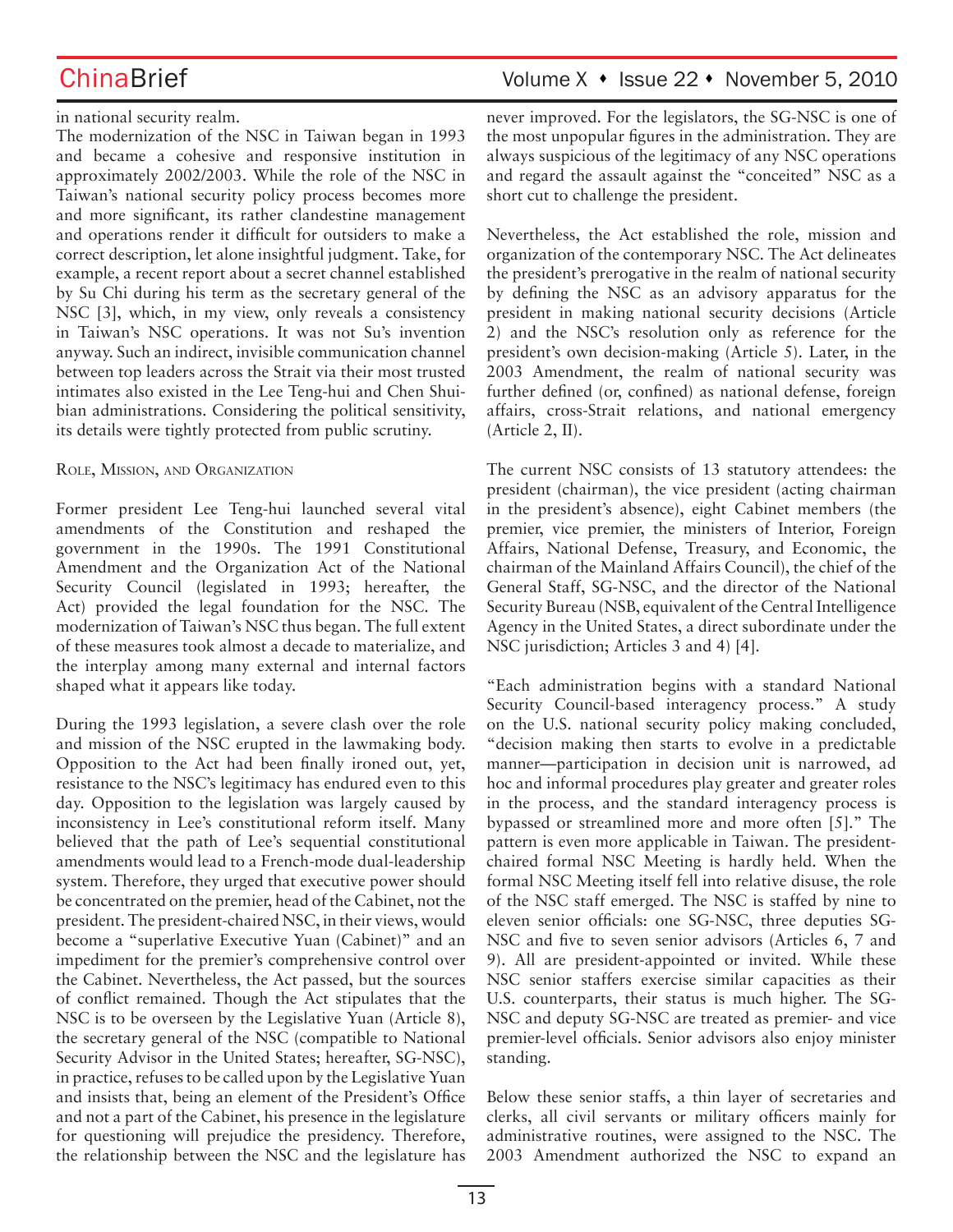additional, thick layer of assistants (Articles 11 and 12). A research assistants system has been built since then. Now, every NSC senior staff personally commands at least three to four assistants. More importantly, these assistants can be political appointees. By establishing staffs of the president's NSC staff, not only the effectiveness of the NSC increases, but the NSC also becomes the least bureaucratminded apparatus in the Taiwan government, with the largest number of political-appointed officials (nine to eleven) and assistants (at most, fifty-two) comparing with other ministries and agencies (at most four politicalappointed officials and six political-appointed assistants). The characteristics of "all the president's men" in the NSC is becoming more obvious.

### Personnel and Management

Lee's NSC senior staff was a mixed personnel arrangement. Some were for specific tasks and often deeply involved in assisting Lee's decision-making. Some were appointed, apparently, for political rewards and played very limited roles in providing advice to the president only on an occasional basis. Lee selected Shih Chi-yang, former Chairman of Mainland Affairs Council (MAC) and former Minister of Justice, as his first appointed SG-NSC (see Appendix) in 1993, obviously for pressing home the legislation. After Shih's success in his task, Lee replaced him by Ding Mau-Shih in 1994. Ding, a veteran diplomat from the Ministry of Foreign Affairs (MoFA), served as the longest term SG-NSC in Lee's administration. As the architect of Lee's diplomatic offensive and the key manager of the 1995/1996 missile crisis, Ding was the first figure in Taiwan to have sufficient authority vis-à-vis ministries and agencies compatible to the title of SG-NSC. The NSC ,with Ding's expertise, soon expanded its operations beyond the previous defense and intelligence terrain.

Yet, the internal management within the NSC was another thing. Michael Swaine correctly pointed out that the NSC in the Lee era was "significant primarily as a source of individual advice and expertise to the president [6]." Initially, Lee's NSC senior stafferss were his loyalists or close friends and they were indeed very senior in terms of age and experience. Due to their seniority and intimacy with Lee, the NSC senior staff looked more like a group of individual colleagues than a team with a clear chiefsubordinate relationship. A unique NSC management style—"eight plus one; all equals" mode—thus had developed in Lee's term and lasted until 2002. Every one of Lee's NSC senior staff had direct and independent access to the president. SG-NSC Ding hardly had a say about what his eight heavy-weight colleagues did.

ChinaBrief Volume X · Issue 22 · November 5, 2010

2002/2003 when Chen appointed two significant DPP politicians as his SG-NSC: Chiou I-jen and Kang Ninghsiang. Chiou, first-rated coordinator and Chen's most trusted NSC staff [7], inserted a "spindle-of-the-wheel" management style into the NSC to replace the previous "eight plus one, all equals" practice. All advice for the president from NSC staff began going through the SG-NSC first. All NSC operations were acknowledged, if not commanded, by the SG-NSC. Furthermore, in the sequential personnel reshuffles, the seniority consideration in appointing NSC senior officials was almost abandoned. The SG-NSC status as the chief manager in the NSC was thus firmly established at that point.

The 2003 Amendment for the NSC organization took effect in Kang's term. The NSC was immediately enlarged by the introduction of political-appointed assistants. Also, Kang moved the entire NSC, once dispersed in different locations, into the President's Office (occupying one fourth of the office floor space). With the enviable proximity to the president (only a few meters away), cohesiveness and responsiveness, the modern, though not perfect, NSC in Taiwan was finally established and became an indispensible arm of the president's national security policy-making.

Chiou was appointed as SG-NSC twice; his position was also vacated twice. However, as former President Chen's most trusted staffer, the changing of his titles did not change his authority, and thus created a personalized "SG-NSC without portfolio" style. Chiou was authorized to handle some important responsibilities, such as Taiwan's relations with the United States and Japan, secret diplomatic missions, military issues and related coordinating networks, and left the capacity of managing the NSC and other issues to his successors. Though this "SG-NSC without portfolio" style was designed to maintain the consistency of some critical national security policies and some procedures were taken to prevent the *de jure* SG-NSC from being bypassed, it was seen as Chiou's inappropriate *ultra vires*.

In 2008, President Ma Ying-jeou came into office with his new SG-NSC Su Chi. Su's personal relationship with President Ma made Su a very powerful SG-NSC. Though most of Chen's national security policies were overthrown, the centralization management style was kept and even multiplied. Many in Su's NSC team were his close friends. That facilitated Su to dominate the national security agenda and to press home his bold ideas. Su's NSC team thus was criticized as a homogeneous "band of brothers." As mentioned above, no SG-NSC was popular in the legislature; Su's unchecked authority made him more unpopular. He was embattled in the legislature on the American beef issue and found no sympathetic support from the KMT legislators. Su was relieved in 2010 and

The NSC management style of the Lee era lasted until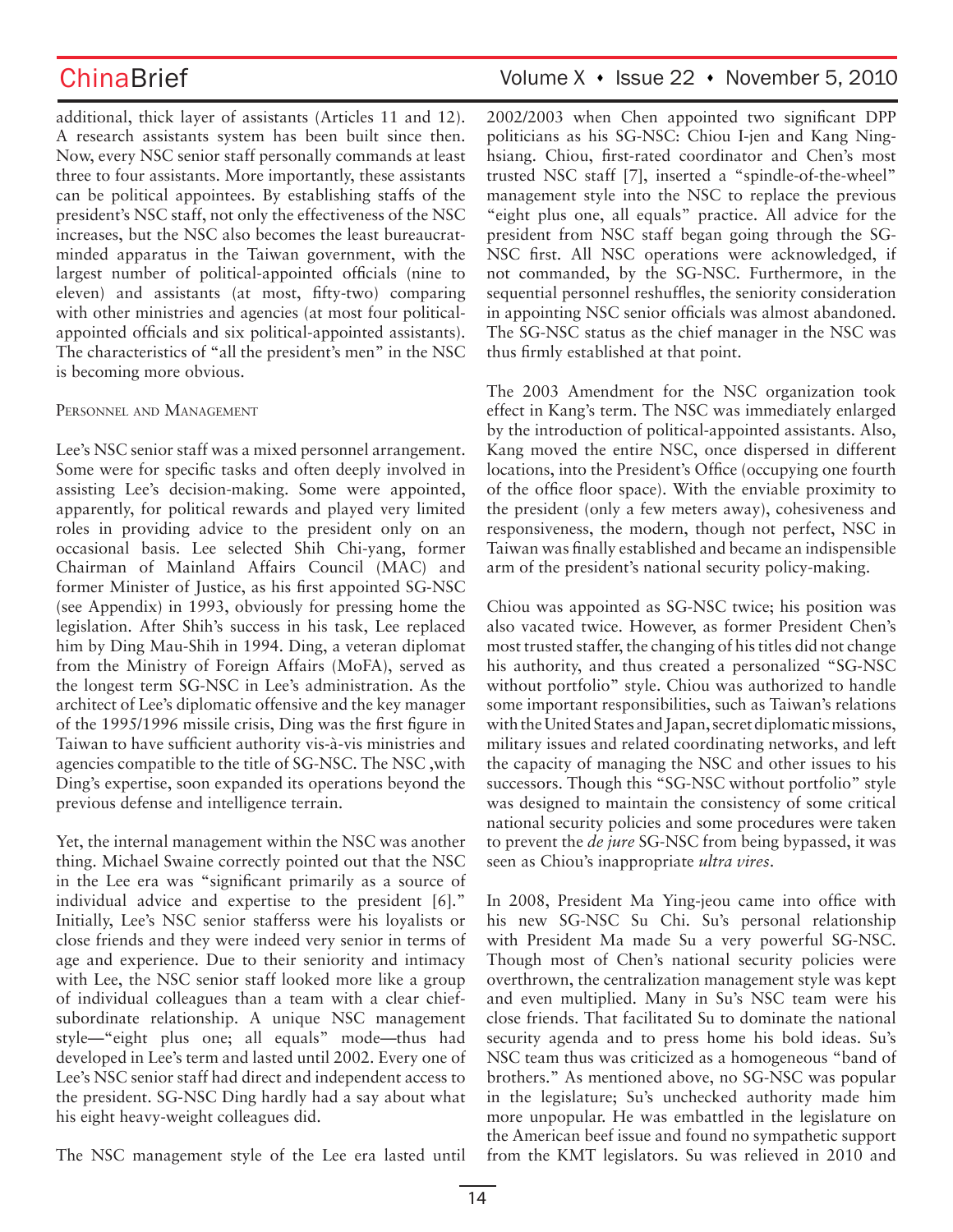went back to university. Chiou's antecedent of "SG-NSC without portfolio" did not apply to him.

### Operations and Boundaries

In Taiwan, the formal NSC Meeting itself has already become a shadow body. Not only can the NSC functions be only undertaken by the NSC staff; but, under the president's authorization, NSC staffs also act in—or often by—the name of the president and, more importantly, for the stake of the president in assisting him in national security affairs. Their activities can largely be categorized into one general (advisory) and three specific (policing, coordinating and executing) operations.

Advisory operations are the most fundamental tasks for the NSC staff. Such operations are multi-faceted, ranging from face-to-face discussion with the president to submitting specific policy memos on their own initiatives or on the president's request.

To ensure some certain policies were implemented in the president's directions, the NSC senior staff takes the "policing" responsibilities to monitor the process of policy implementation at the Cabinet level. The "policing" tasks were most needed when the president could not have his favorite as the head of the ministry or agency. In return, the policing tasks often invited press leaks from the affected ministries and agencies as signals of protest.

Some inter-agency coordination tasks are routine, but need constant attention. Some are technical-oriented but require not to be overwhelmed by the bureaucrats. Some are particularly difficult when different vested interests from different ministries and agencies are at stake. In such conflict situations, the engagement of the president or his SG-NSC is necessary. During former President Chen's term, Chiou I-jen, as the SG-NSC or not, earned a reputation as a fair broker in splitting the difference among ministries and agencies. It was a challenging task and remarkable success for Chiou particularly because of the power base of his President often being weak.

The NSC staff is expected not to be involved in policy execution. Yet, the fact is that not only the NSC staff actively engages in policy execution—either handling the implementation single-handedly (in some secret diplomacy cases) or leading an interagency team (the NSC's polmil exercises was an example)—and the terrain of such involvements is also expanding. By comparison, the NSC is a small apparatus with a very small budget—all under the heading of the President's Office [8]. It is financially difficult for the NSC to have "outdoors" activities other than advisory or coordinating tasks. Currently, all NSC

## ChinaBrief Volume X • Issue 22 • November 5, 2010

"outdoors" activities are sponsored by the annual budget of the NSB, MoFA or MND, which are under the audit of bureaucrats and the supervision (or sabotage) of the legislature.

The NSC involvement in the American beef issue in the current Ma administration has exemplified a further territorial expansion of the NSC operations. President Ma is determined to restore Taiwan's economic prosperity and believes the only option is to deepen cross-Strait economic relations. Without an equivalent of a national economic council in the President's Office, Ma has had to insert two to three economic specialists into his NSC team, responsible for the coordination between traditional national security agencies and the economic sector. In the signature of the Economic Cooperation Framework Agreement, which could have significant political and economic impacts on cross-Strait relations, Ma's NSC played the leading role.

### **CONCLUSION**

Although some controversies remain unsolved—such as its relation with the legislature—the NSC in Taiwan has evolved as a modernized institution in assisting the president's national security policy-making. The NSC operations, of course, can be improved via some institutional measures. For example, the frequency of president-chaired formal NSC Meetings and the introduction of the president's national security decision directives (NSDD) may raise the legitimacy, accountability and transparency of NSC operations. Yet, the pivot of any meaningful improvement in NSC operations still lies on the president and his (or her) administration, whom the NSC is designed to serve. After all, NSC supremacy is the presidency supremacy; the NSC drawbacks are the president's problems. Every president (or SG-NSC) in Taiwan learns, and often corrects, the mistakes that his (or her) predecessors committed. The price of lesson learning, however, is high enough: Chiou, Chen's most trusted SG-NSC, is now facing an investigation of alleged corruption in secret diplomacy missions; Su, Ma's intimate and his best SG-NSC, was forced to resign and almost retired from politics. Two highly prominent figures in Taiwan's contemporary national security circle earned no admirable hurrah when they left the NSC.

*York W. Chen, Ph.D., received his graduate degree from Lancaster University, United Kingdom. He was one of the Senior Advisors of Taiwan's National Security Council from 2006-2008. He now teaches at Tamkang University, Taiwan.*